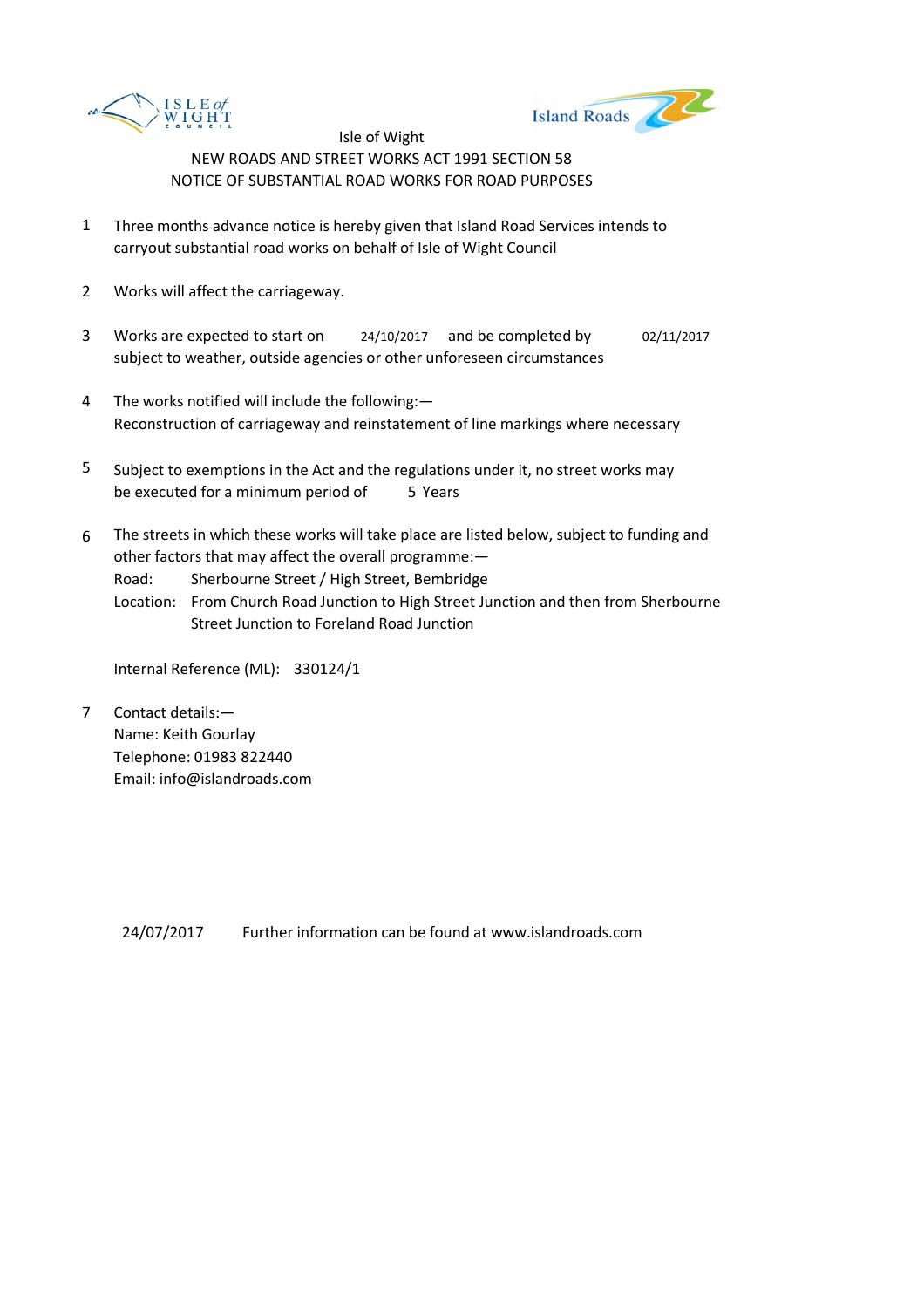



- 1 Three months advance notice is hereby given that Island Road Services intends to carryout substantial road works on behalf of Isle of Wight Council
- 2 Works will affect the carriageway.
- 3 Works are expected to start on <br>24/10/2017 and be completed by 02/11/2017 subject to weather, outside agencies or other unforeseen circumstances
- 4 The works notified will include the following:— Reconstruction of carriageway and reinstatement of line markings where necessary
- 5 be executed for a minimum period of 5 Years Subject to exemptions in the Act and the regulations under it, no street works may
- 6 Road: Bonchurch Shute, Ventnor Location: From 240m South of Leeson Road Junction to The Pitts Junction The streets in which these works will take place are listed below, subject to funding and other factors that may affect the overall programme:—

Internal Reference (ML): 540296/1

7 Contact details:— Name: Keith Gourlay Telephone: 01983 822440 Email: info@islandroads.com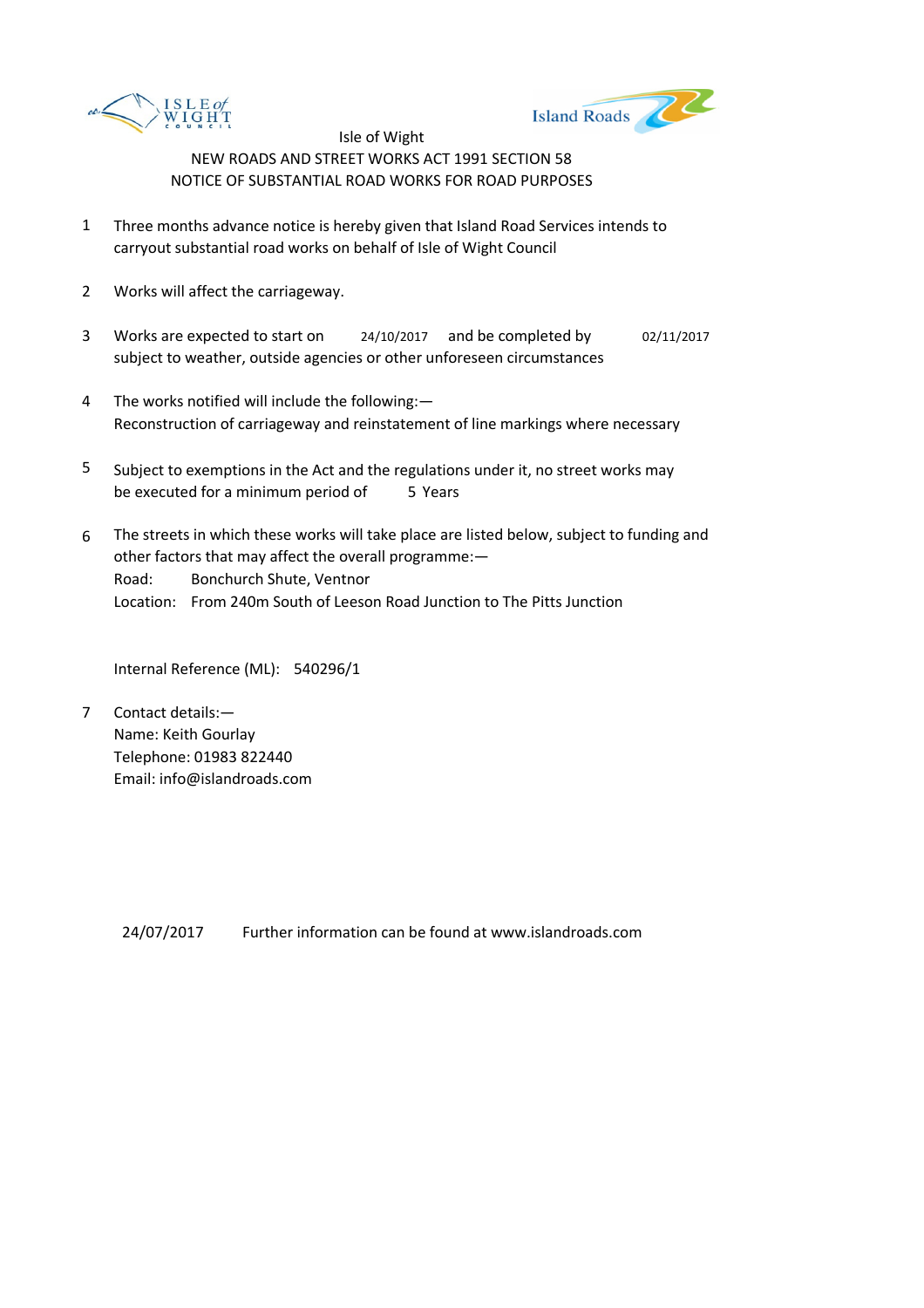



- 1 Three months advance notice is hereby given that Island Road Services intends to carryout substantial road works on behalf of Isle of Wight Council
- 2 Works will affect the carriageway.
- 3 Works are expected to start on <br>24/10/2017 and be completed by 02/11/2017 subject to weather, outside agencies or other unforeseen circumstances
- 4 The works notified will include the following:— Reconstruction of carriageway and reinstatement of line markings where necessary
- 5 be executed for a minimum period of 5 Years Subject to exemptions in the Act and the regulations under it, no street works may
- 6 Road: Bonchurch Shute, Ventnor Location: From Leeson Road Junction to 240m South of Lesson Road Junction The streets in which these works will take place are listed below, subject to funding and other factors that may affect the overall programme:—

Internal Reference (ML): 540295/1

7 Contact details:— Name: Keith Gourlay Telephone: 01983 822440 Email: info@islandroads.com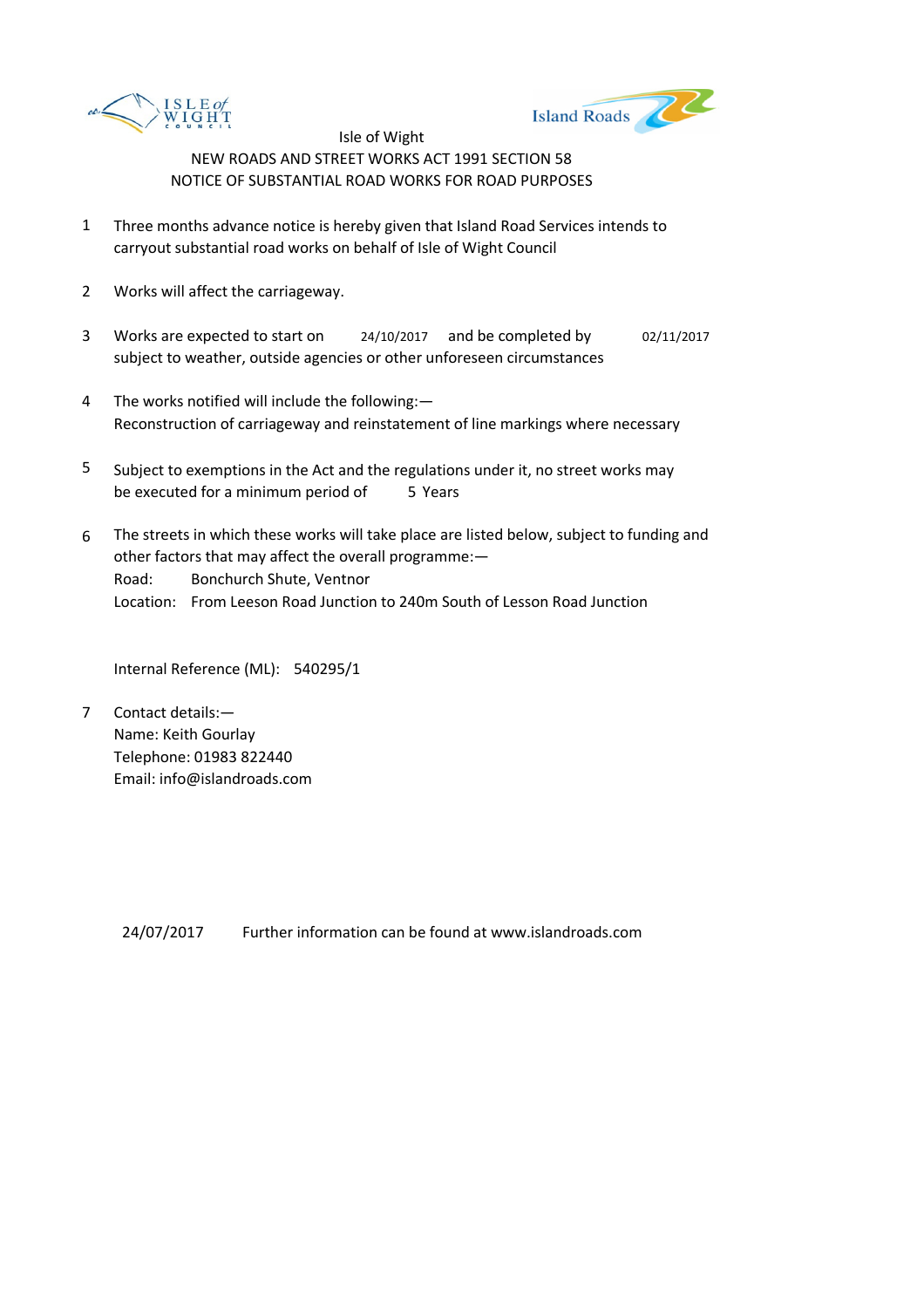



- 1 Three months advance notice is hereby given that Island Road Services intends to carryout substantial road works on behalf of Isle of Wight Council
- 2 Works will affect the carriageway.
- 3 Works are expected to start on <br>24/10/2017 and be completed by 02/11/2017 subject to weather, outside agencies or other unforeseen circumstances
- 4 The works notified will include the following:— Reconstruction of carriageway and reinstatement of line markings where necessary
- 5 be executed for a minimum period of 5 Years Subject to exemptions in the Act and the regulations under it, no street works may
- 6 Road: Bonchurch Shute, Ventnor Location: From The Pitts Junction to Bonchurch Village Road Junction The streets in which these works will take place are listed below, subject to funding and other factors that may affect the overall programme:—

Internal Reference (ML): 540291/1

7 Contact details:— Name: Keith Gourlay Telephone: 01983 822440 Email: info@islandroads.com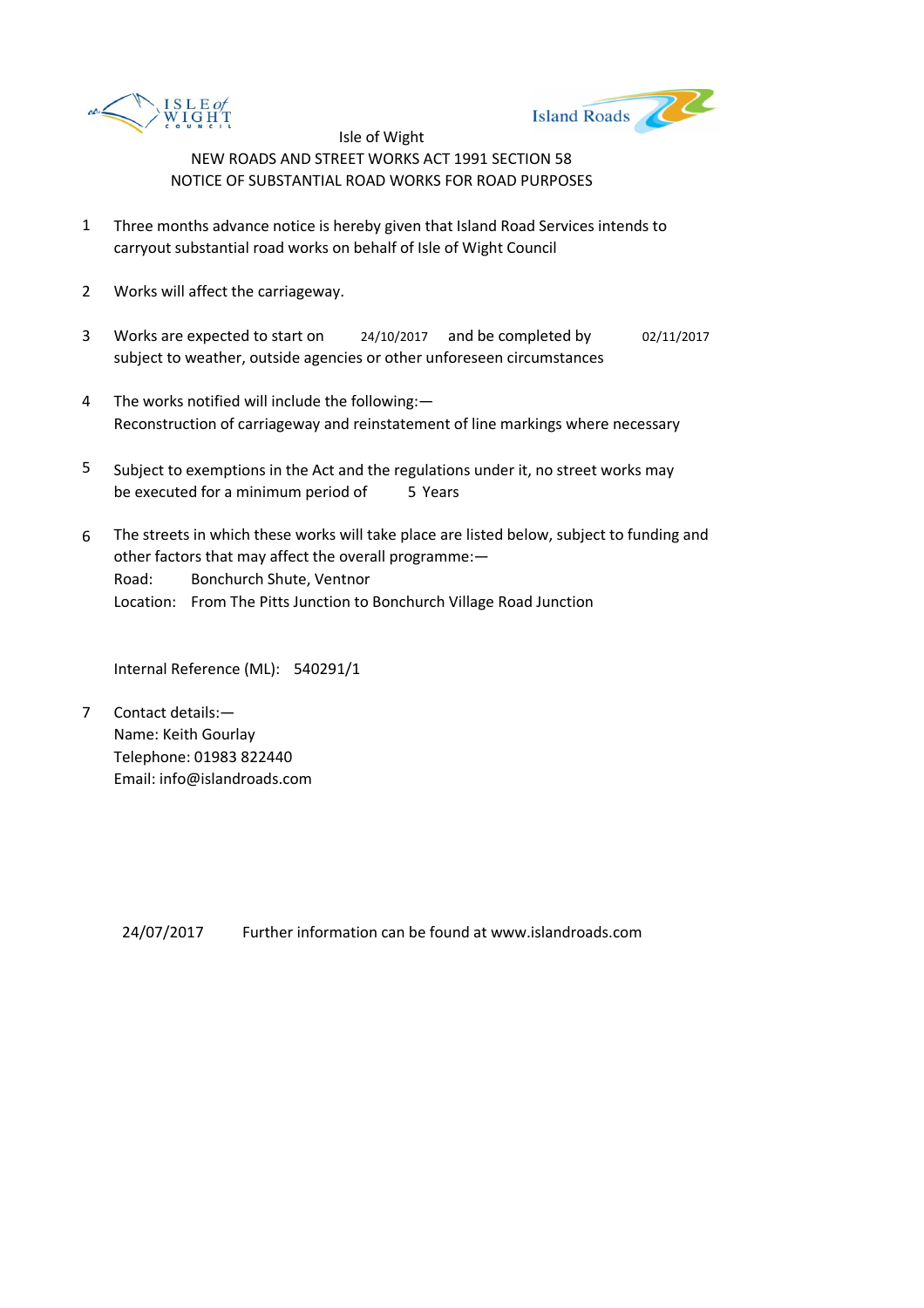



- 1 Three months advance notice is hereby given that Island Road Services intends to carryout substantial road works on behalf of Isle of Wight Council
- 2 Works will affect the carriageway.
- 3 Works are expected to start on <br>24/10/2017 and be completed by 02/11/2017 subject to weather, outside agencies or other unforeseen circumstances
- 4 The works notified will include the following:— Reconstruction of carriageway and reinstatement of line markings where necessary
- 5 be executed for a minimum period of 5 Years Subject to exemptions in the Act and the regulations under it, no street works may
- 6 Road: Dudley Road, Ventnor Location: From Victoria Street Junction to Albert Street Junction The streets in which these works will take place are listed below, subject to funding and other factors that may affect the overall programme:—

Internal Reference (ML): 540263/1

7 Contact details:— Name: Keith Gourlay Telephone: 01983 822440 Email: info@islandroads.com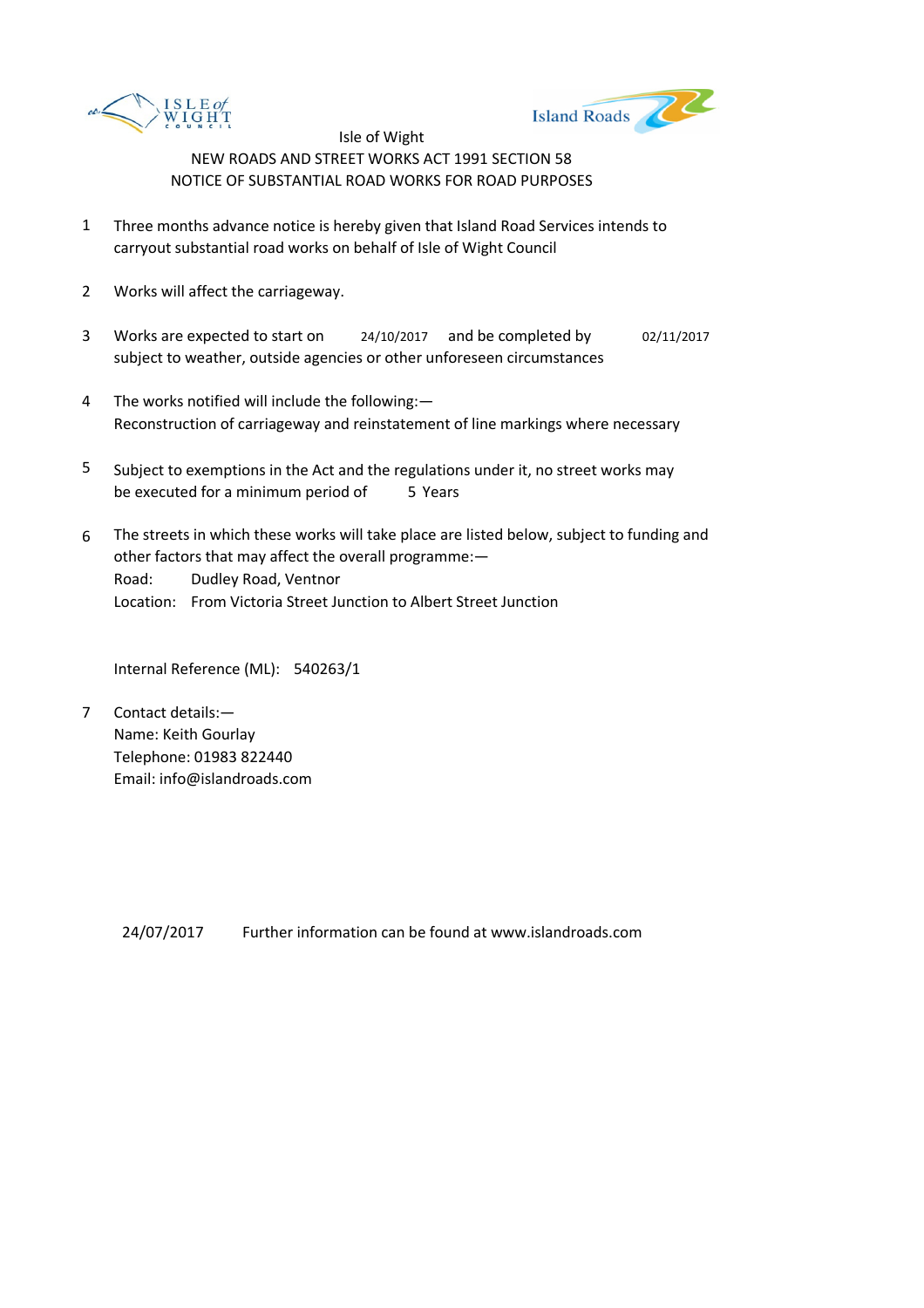



- 1 Three months advance notice is hereby given that Island Road Services intends to carryout substantial road works on behalf of Isle of Wight Council
- 2 Works will affect the carriageway.
- 3 Works are expected to start on <br>24/10/2017 and be completed by 02/11/2017 subject to weather, outside agencies or other unforeseen circumstances
- 4 The works notified will include the following:— Reconstruction of carriageway and reinstatement of line markings where necessary
- 5 be executed for a minimum period of 5 Years Subject to exemptions in the Act and the regulations under it, no street works may
- 6 Road: Victoria Avenue, Shanklin Location: From Highfield Road Junction to Westhill Road Junction The streets in which these works will take place are listed below, subject to funding and other factors that may affect the overall programme:—

Internal Reference (ML): 410002/3

7 Contact details:— Name: Keith Gourlay Telephone: 01983 822440 Email: info@islandroads.com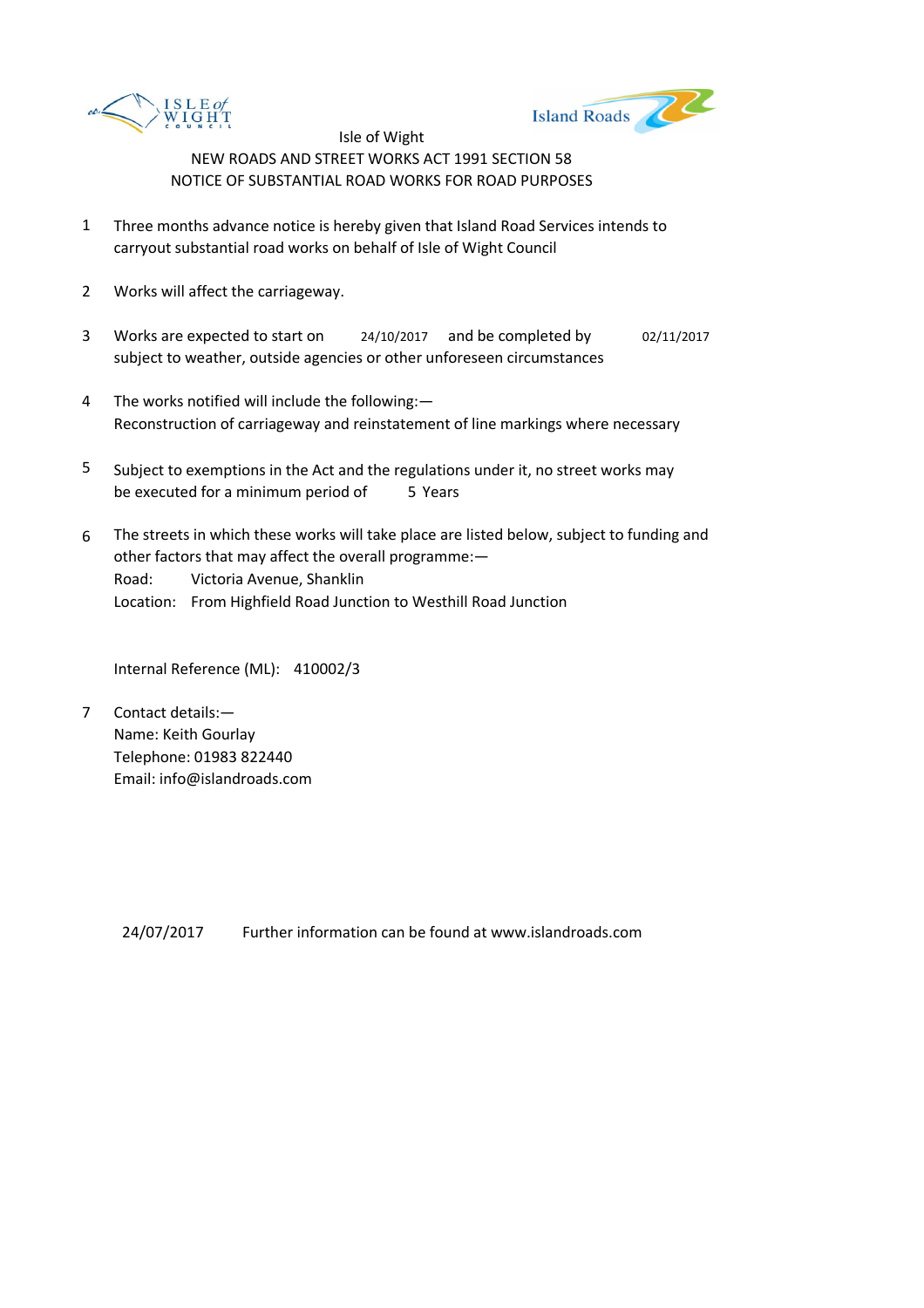



- 1 Three months advance notice is hereby given that Island Road Services intends to carryout substantial road works on behalf of Isle of Wight Council
- 2 Works will affect the carriageway.
- 3 Works are expected to start on <br>24/10/2017 and be completed by 02/11/2017 subject to weather, outside agencies or other unforeseen circumstances
- 4 The works notified will include the following:— Reconstruction of carriageway and reinstatement of line markings where necessary
- 5 be executed for a minimum period of 5 Years Subject to exemptions in the Act and the regulations under it, no street works may
- 6 The streets in which these works will take place are listed below, subject to funding and other factors that may affect the overall programme:—

Road: East Ashey Lane / West Lane, Brading

Location: From 620m east of Ashey Road Junction to Green Lane Junction and then from Green Lane Junction to Harding Shute Junction

Internal Reference (ML): 340365/1

7 Contact details:— Name: Keith Gourlay Telephone: 01983 822440 Email: info@islandroads.com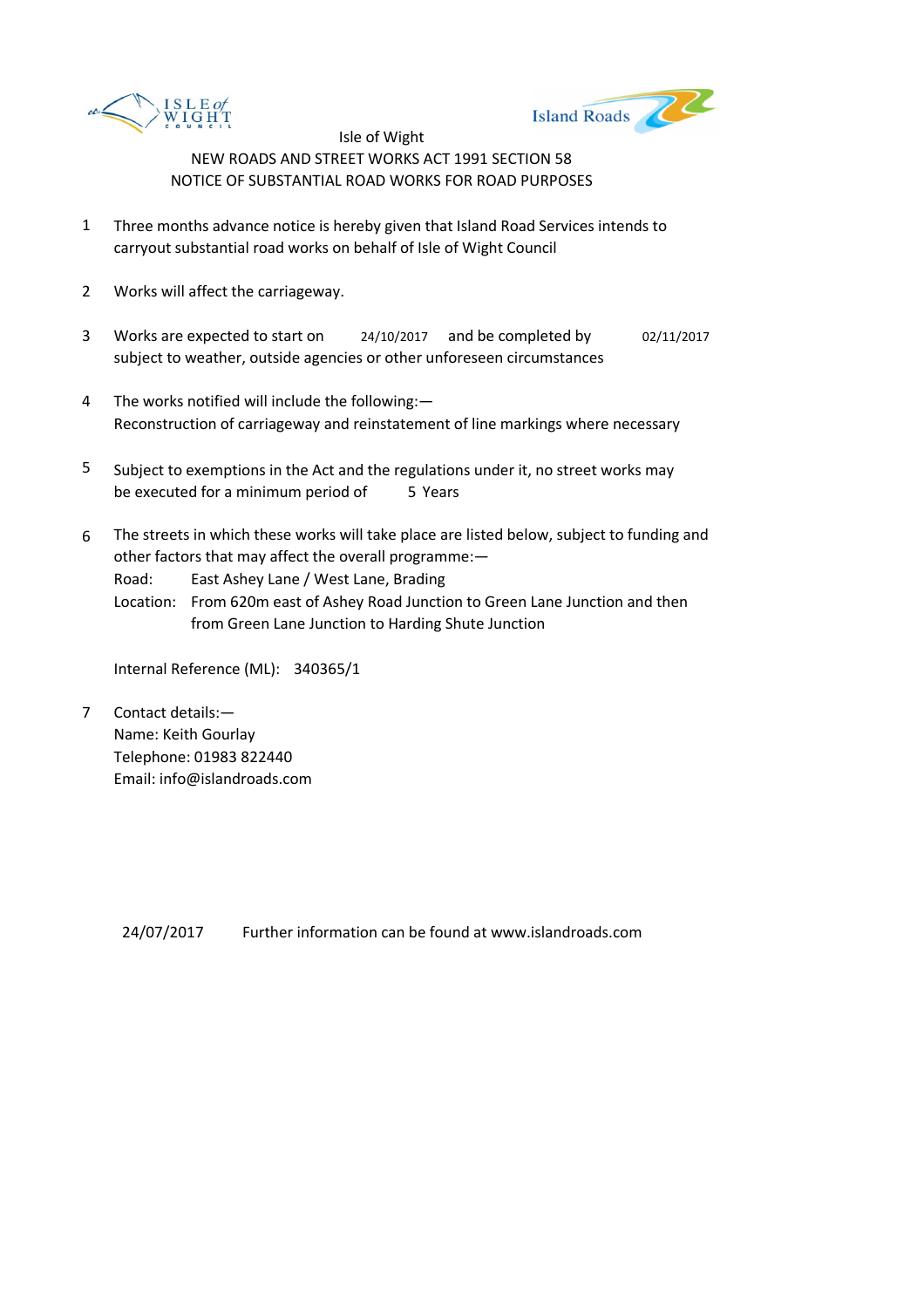



- 1 Three months advance notice is hereby given that Island Road Services intends to carryout substantial road works on behalf of Isle of Wight Council
- 2 Works will affect the carriageway.
- 3 Works are expected to start on <br>24/10/2017 and be completed by 02/11/2017 subject to weather, outside agencies or other unforeseen circumstances
- 4 The works notified will include the following:— Reconstruction of carriageway and reinstatement of line markings where necessary
- 5 be executed for a minimum period of 5 Years Subject to exemptions in the Act and the regulations under it, no street works may
- 6 Road: East Ashey Lane, Brading Location: From Ashey Road Junction to 620m east of Ashey Road Junction The streets in which these works will take place are listed below, subject to funding and other factors that may affect the overall programme:—

Internal Reference (ML): 340364/1

7 Contact details:— Name: Keith Gourlay Telephone: 01983 822440 Email: info@islandroads.com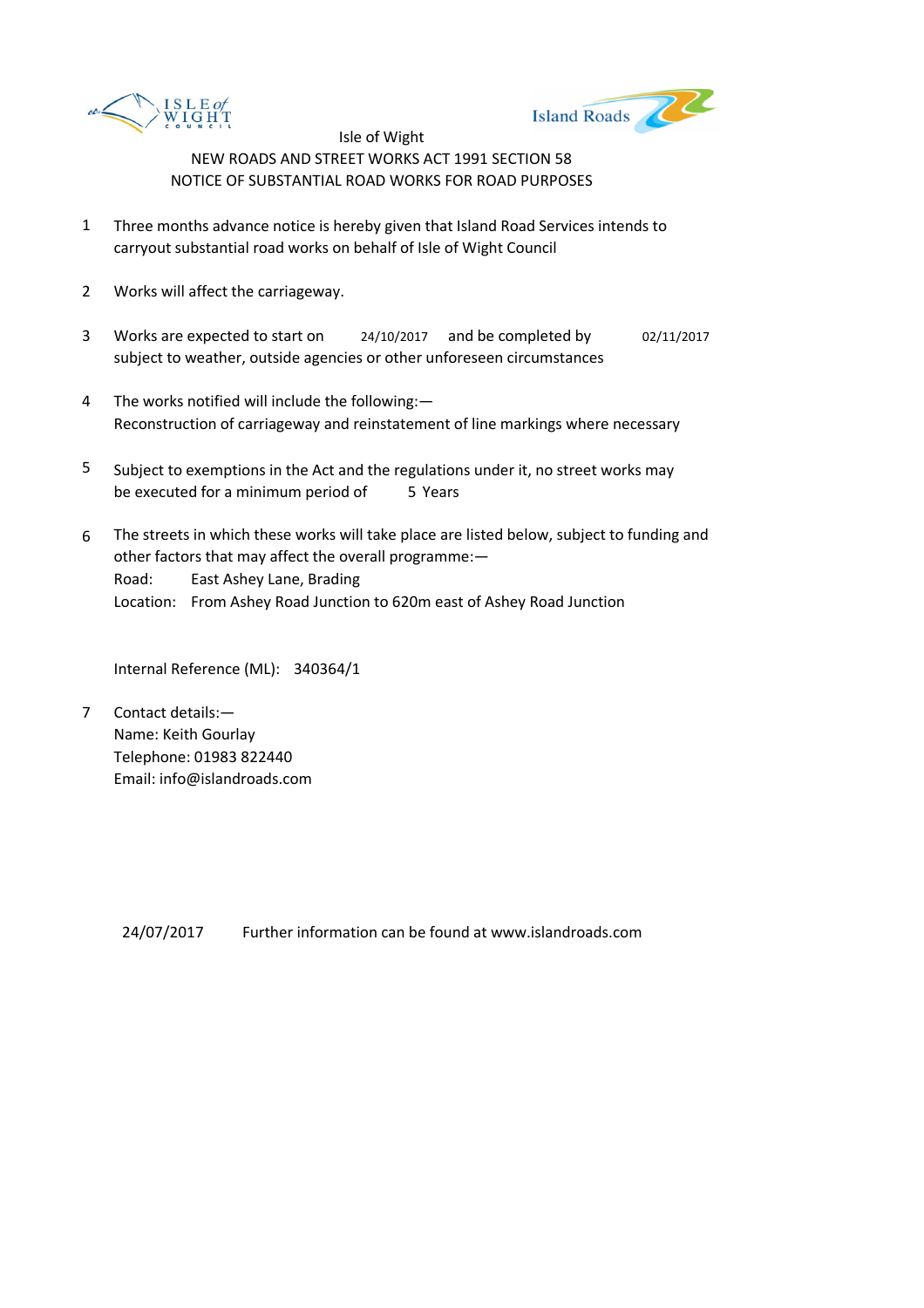



- 1 Three months advance notice is hereby given that Island Road Services intends to carryout substantial road works on behalf of Isle of Wight Council
- 2 Works will affect the carriageway.
- 3 Works are expected to start on <br>24/10/2017 and be completed by 02/11/2017 subject to weather, outside agencies or other unforeseen circumstances
- 4 The works notified will include the following:— Reconstruction of carriageway and reinstatement of line markings where necessary
- 5 be executed for a minimum period of 5 Years Subject to exemptions in the Act and the regulations under it, no street works may
- 6 Road: Corf Road, Porchfield Location: From 390m north of Main Road Junction to Main Road Junction The streets in which these works will take place are listed below, subject to funding and other factors that may affect the overall programme:—

Internal Reference (ML): 630173

7 Contact details:— Name: Keith Gourlay Telephone: 01983 822440 Email: info@islandroads.com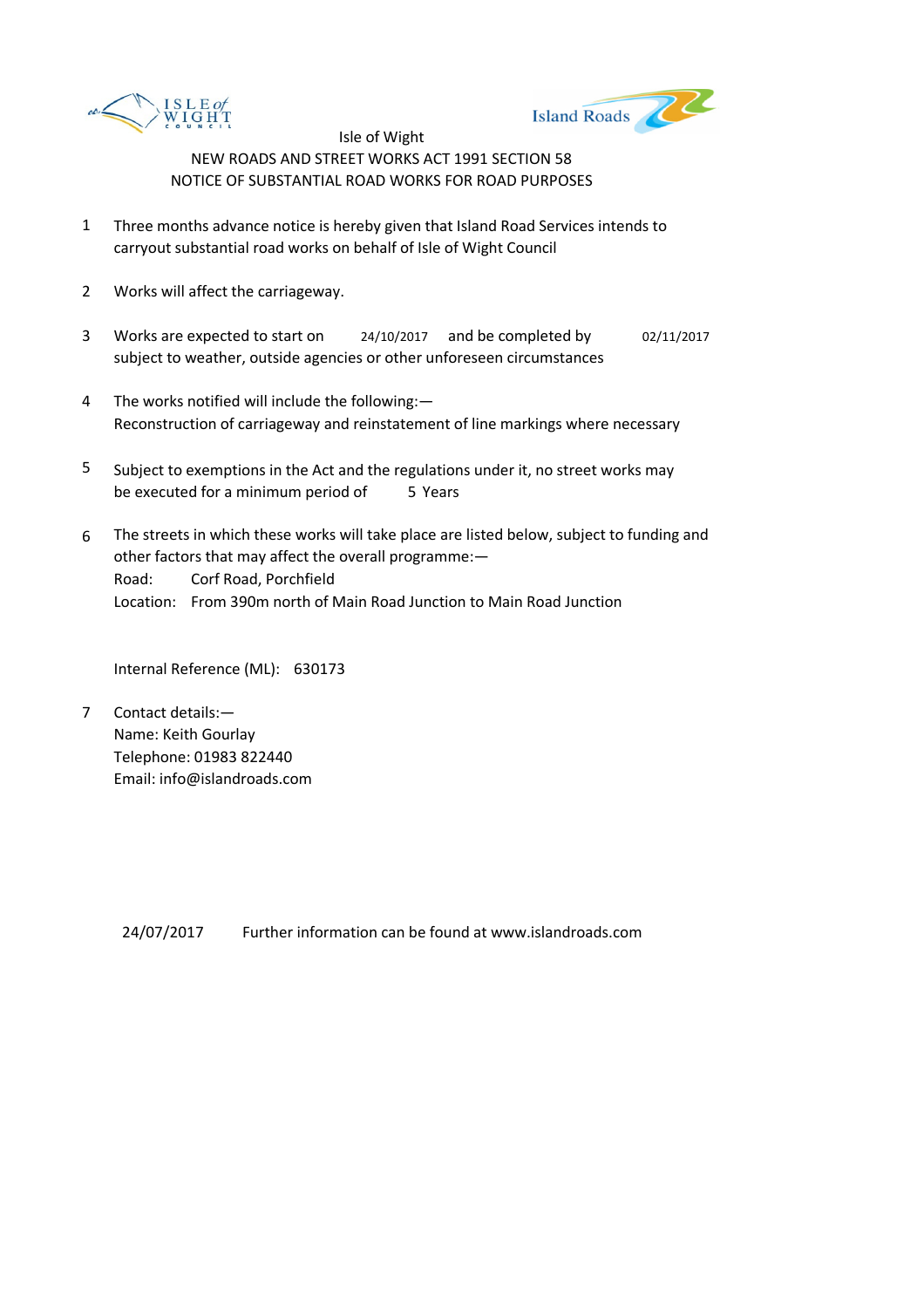



- 1 Three months advance notice is hereby given that Island Road Services intends to carryout substantial road works on behalf of Isle of Wight Council
- 2 Works will affect the carriageway.
- 3 Works are expected to start on <br>24/10/2017 and be completed by 02/11/2017 subject to weather, outside agencies or other unforeseen circumstances
- 4 The works notified will include the following:— Reconstruction of carriageway and reinstatement of line markings where necessary
- 5 be executed for a minimum period of 5 Years Subject to exemptions in the Act and the regulations under it, no street works may
- 6 Road: Main Road, Thorley Location: From 214m west of Wellow Top Road Junction to Wellow Top Road Junction The streets in which these works will take place are listed below, subject to funding and other factors that may affect the overall programme:—

Internal Reference (ML): 630151/1

7 Contact details:— Name: Keith Gourlay Telephone: 01983 822440 Email: info@islandroads.com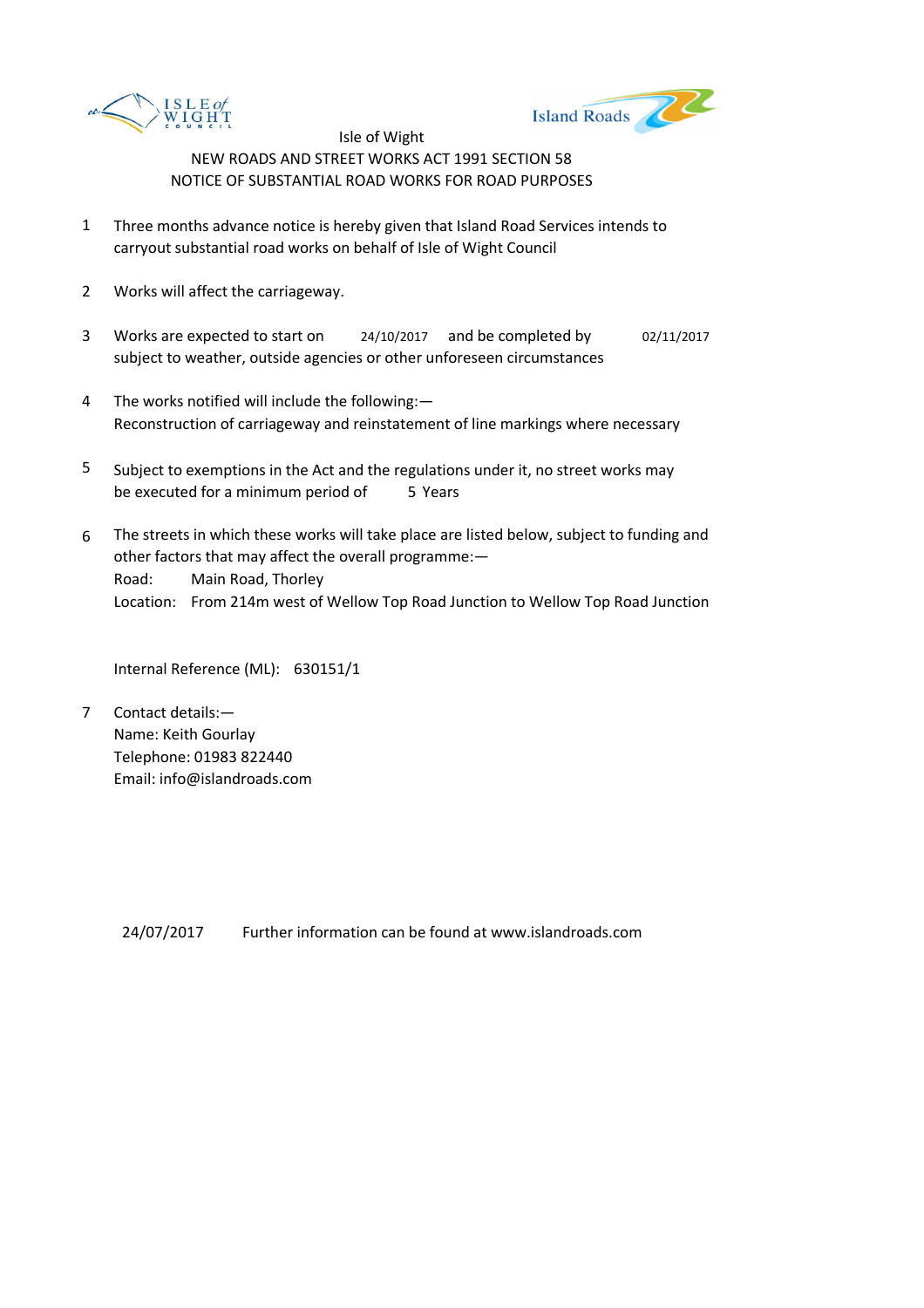



- 1 Three months advance notice is hereby given that Island Road Services intends to carryout substantial road works on behalf of Isle of Wight Council
- 2 Works will affect the carriageway.
- 3 Works are expected to start on <br>24/10/2017 and be completed by 02/11/2017 subject to weather, outside agencies or other unforeseen circumstances
- 4 The works notified will include the following:— Reconstruction of carriageway and reinstatement of line markings where necessary
- 5 be executed for a minimum period of 5 Years Subject to exemptions in the Act and the regulations under it, no street works may
- 6 The streets in which these works will take place are listed below, subject to funding and other factors that may affect the overall programme:—

Road: Main Road, Thorley

Location: From 700m east of Blacksmiths Lane Junction to 214m west of Wellow Top Road Junction

Internal Reference (ML): 630150/1

7 Contact details:— Name: Keith Gourlay Telephone: 01983 822440 Email: info@islandroads.com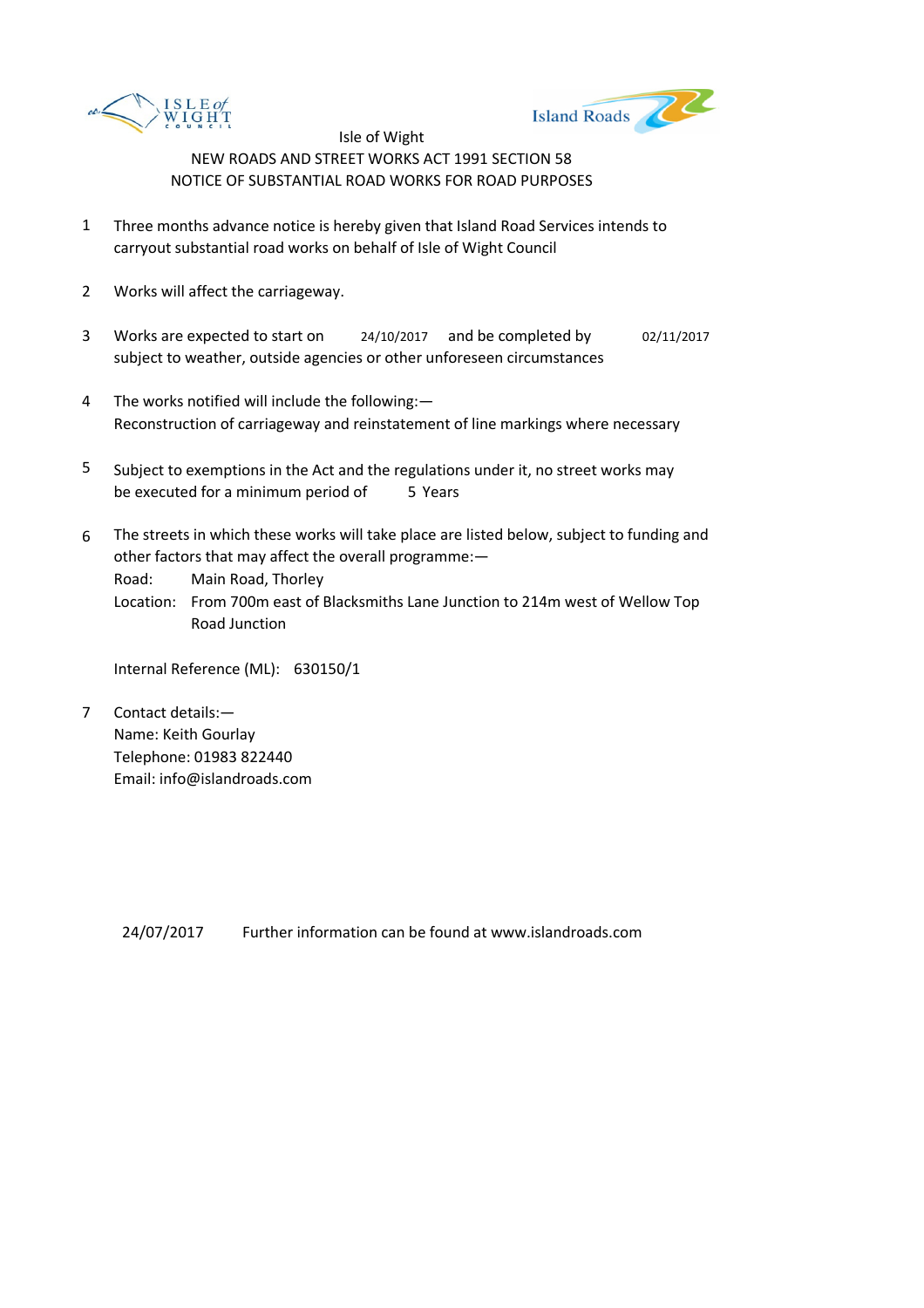



- 1 Three months advance notice is hereby given that Island Road Services intends to carryout substantial road works on behalf of Isle of Wight Council
- 2 Works will affect the carriageway.
- 3 Works are expected to start on <br>24/10/2017 and be completed by 02/11/2017 subject to weather, outside agencies or other unforeseen circumstances
- 4 The works notified will include the following:— Reconstruction of carriageway and reinstatement of line markings where necessary
- 5 be executed for a minimum period of 5 Years Subject to exemptions in the Act and the regulations under it, no street works may
- 6 The streets in which these works will take place are listed below, subject to funding and other factors that may affect the overall programme:—

Road: Main Road, Thorley

Location: From 460m east of Blacksmiths Lane Junction to 700m east of Blacksmiths Lane Junction

Internal Reference (ML): 630149/1

7 Contact details:— Name: Keith Gourlay Telephone: 01983 822440 Email: info@islandroads.com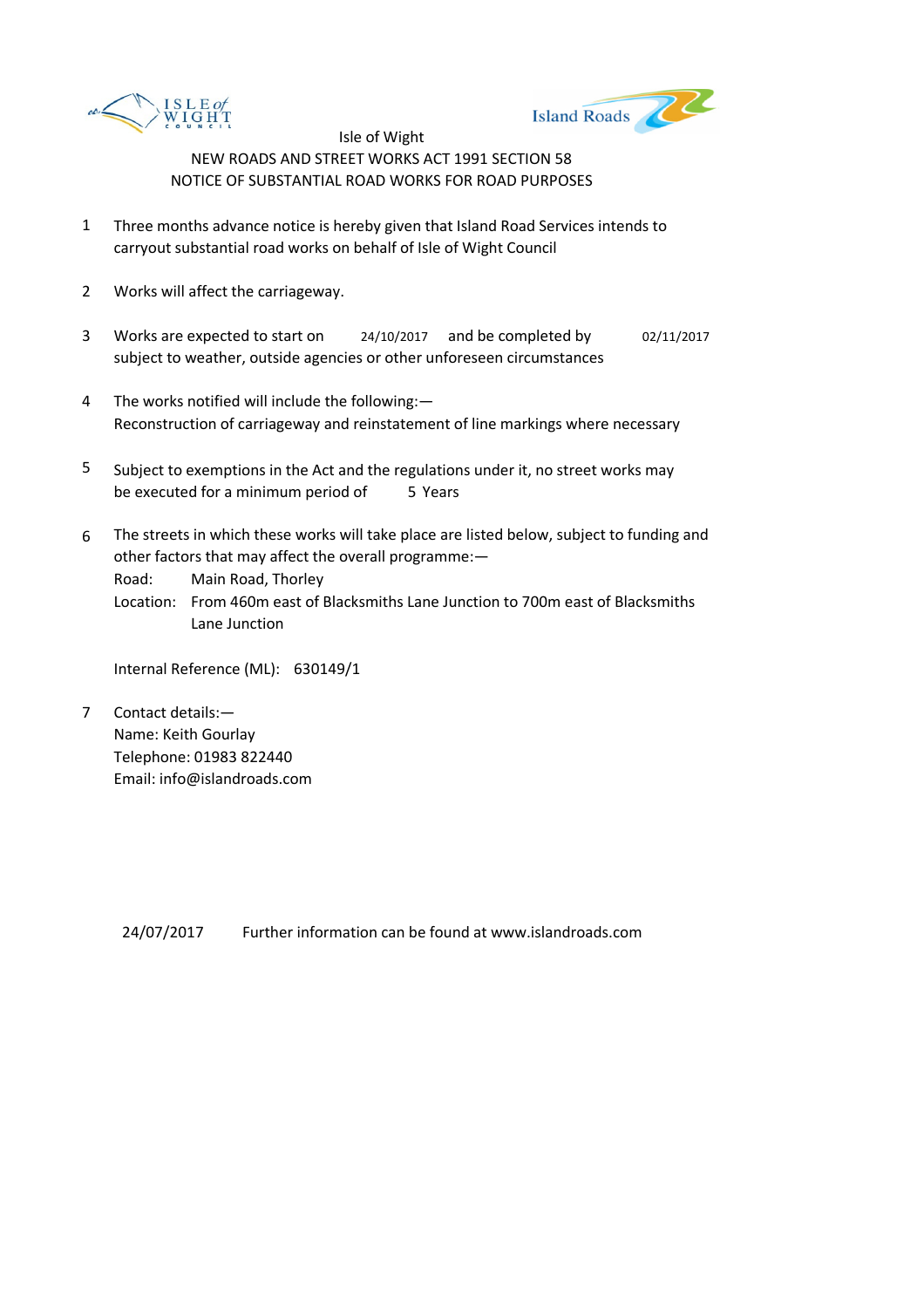



- 1 Three months advance notice is hereby given that Island Road Services intends to carryout substantial road works on behalf of Isle of Wight Council
- 2 Works will affect the carriageway.
- 3 Works are expected to start on <br>24/10/2017 and be completed by 02/11/2017 subject to weather, outside agencies or other unforeseen circumstances
- 4 The works notified will include the following:— Reconstruction of carriageway and reinstatement of line markings where necessary
- 5 be executed for a minimum period of 5 Years Subject to exemptions in the Act and the regulations under it, no street works may
- 6 Road: Main Road, Thorley Location: From Hill Place Lane Junction to Blacksmiths Lane Junction The streets in which these works will take place are listed below, subject to funding and other factors that may affect the overall programme:—

Internal Reference (ML): 630146/2

7 Contact details:— Name: Keith Gourlay Telephone: 01983 822440 Email: info@islandroads.com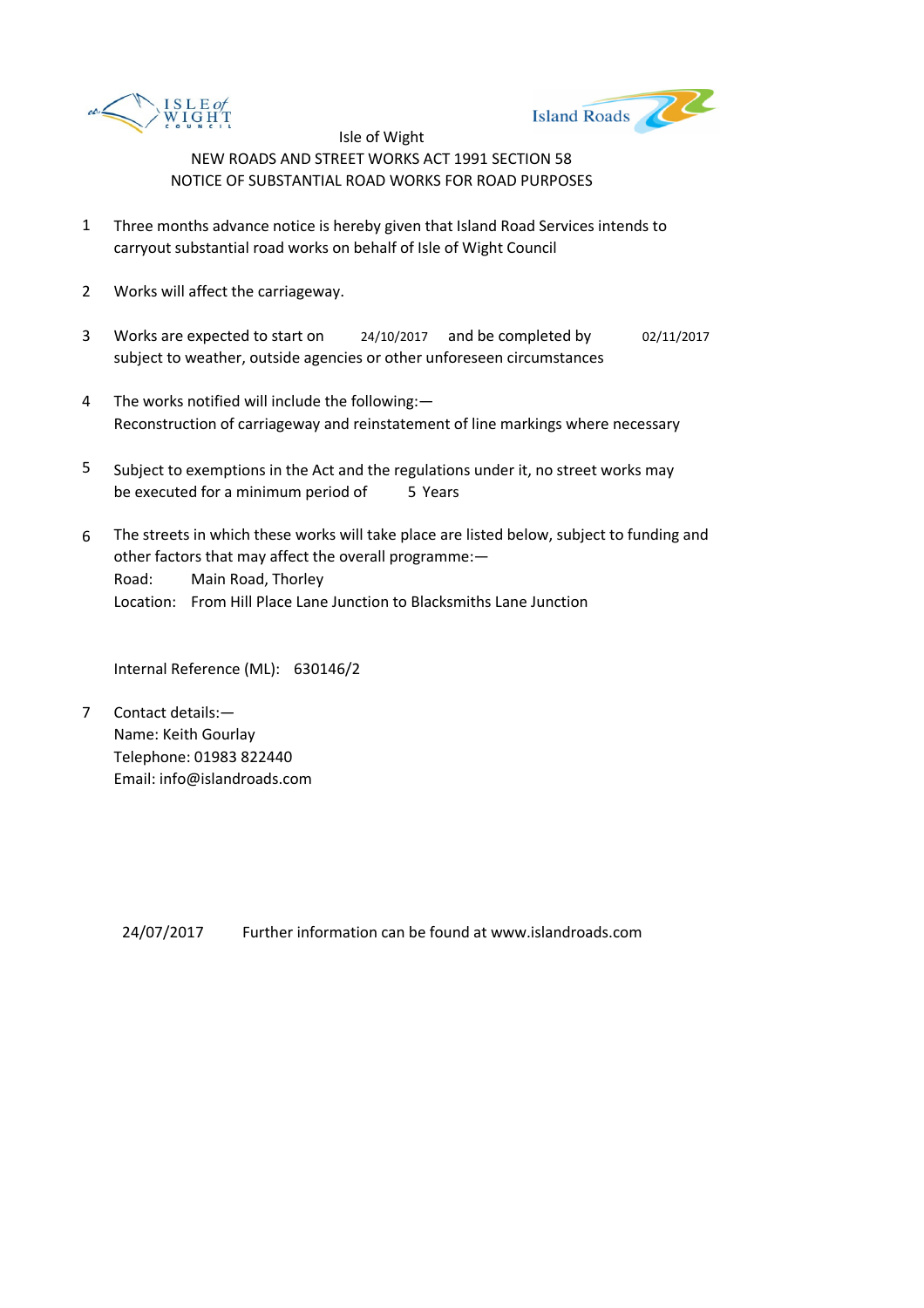



- 1 Three months advance notice is hereby given that Island Road Services intends to carryout substantial road works on behalf of Isle of Wight Council
- 2 Works will affect the carriageway.
- 3 Works are expected to start on <br>24/10/2017 and be completed by 02/11/2017 subject to weather, outside agencies or other unforeseen circumstances
- 4 The works notified will include the following:— Reconstruction of carriageway and reinstatement of line markings where necessary
- 5 be executed for a minimum period of 5 Years Subject to exemptions in the Act and the regulations under it, no street works may
- 6 Road: Main Road, Thorley Location: From 440m east of Thorley Road Junction to Hill Place Lane Junction The streets in which these works will take place are listed below, subject to funding and other factors that may affect the overall programme:—

Internal Reference (ML): 630145/1

7 Contact details:— Name: Keith Gourlay Telephone: 01983 822440 Email: info@islandroads.com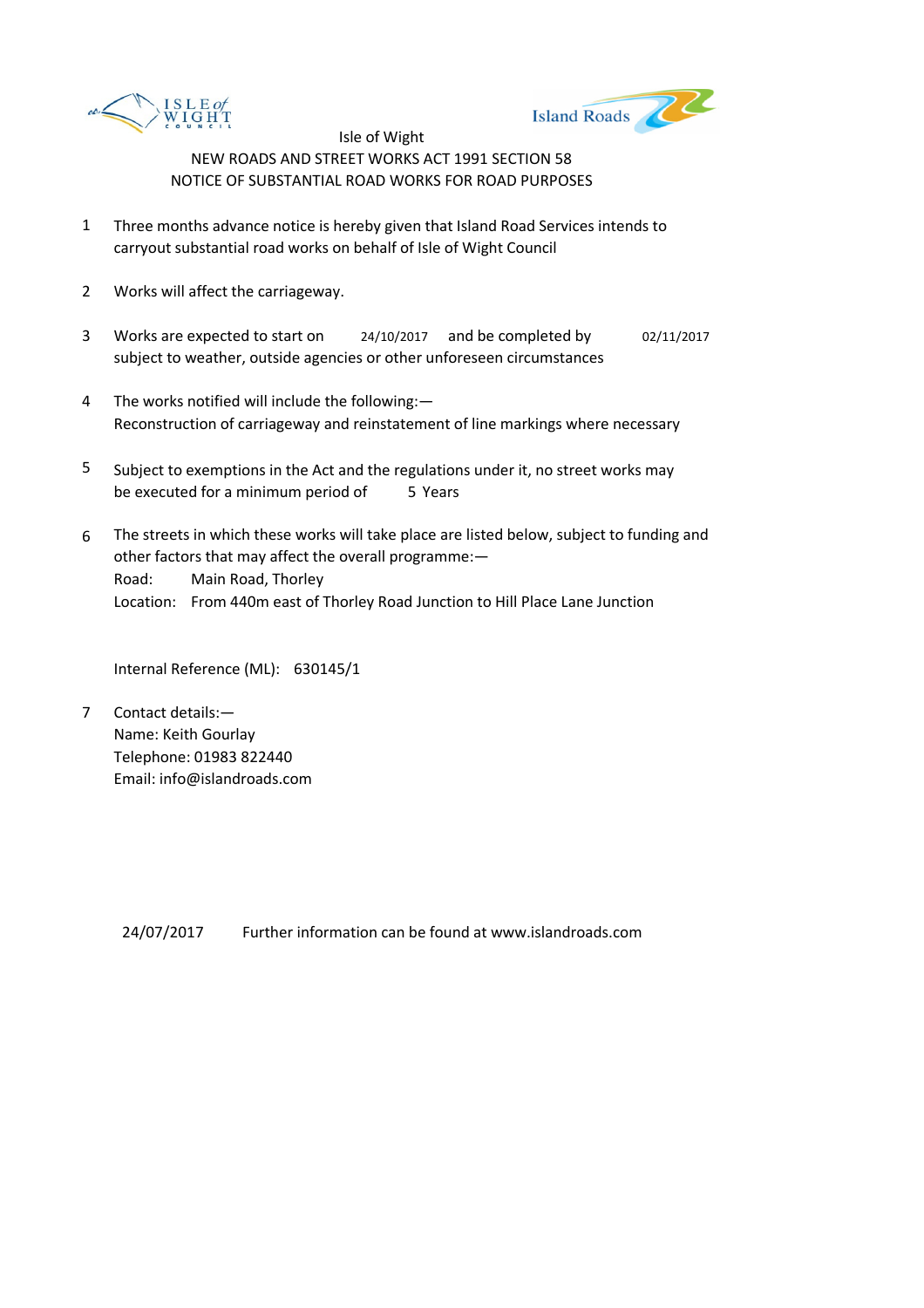



- 1 Three months advance notice is hereby given that Island Road Services intends to carryout substantial road works on behalf of Isle of Wight Council
- 2 Works will affect the carriageway.
- 3 Works are expected to start on <br>24/10/2017 and be completed by 02/11/2017 subject to weather, outside agencies or other unforeseen circumstances
- 4 The works notified will include the following:— Reconstruction of carriageway and reinstatement of line markings where necessary
- 5 be executed for a minimum period of 5 Years Subject to exemptions in the Act and the regulations under it, no street works may
- 6 Road: Thorley Street, Yarmouth Location: From Thorley Road Junction to 440m east of Thorley Road Junction The streets in which these works will take place are listed below, subject to funding and other factors that may affect the overall programme:—

Internal Reference (ML): 630144/1

7 Contact details:— Name: Keith Gourlay Telephone: 01983 822440 Email: info@islandroads.com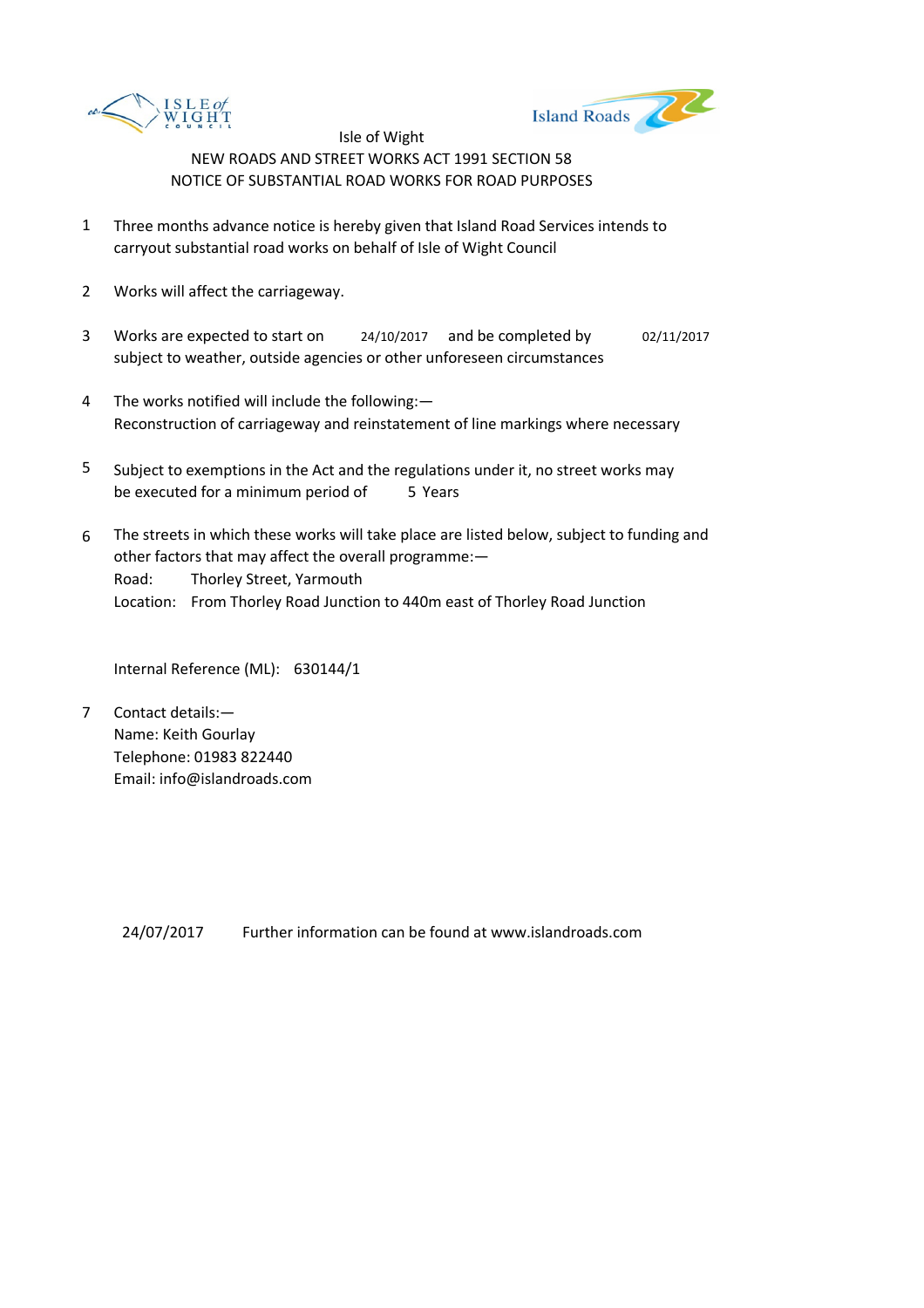



- 1 Three months advance notice is hereby given that Island Road Services intends to carryout substantial road works on behalf of Isle of Wight Council
- 2 Works will affect the carriageway.
- 3 Works are expected to start on <br>24/10/2017 and be completed by 02/11/2017 subject to weather, outside agencies or other unforeseen circumstances
- 4 The works notified will include the following:— Reconstruction of carriageway and reinstatement of line markings where necessary
- 5 be executed for a minimum period of 5 Years Subject to exemptions in the Act and the regulations under it, no street works may
- 6 Road: The Broadway, Totland Location: From The Broadway Roundabout to Granville Road Junction The streets in which these works will take place are listed below, subject to funding and other factors that may affect the overall programme:—

Internal Reference (ML): 630095/1

7 Contact details:— Name: Keith Gourlay Telephone: 01983 822440 Email: info@islandroads.com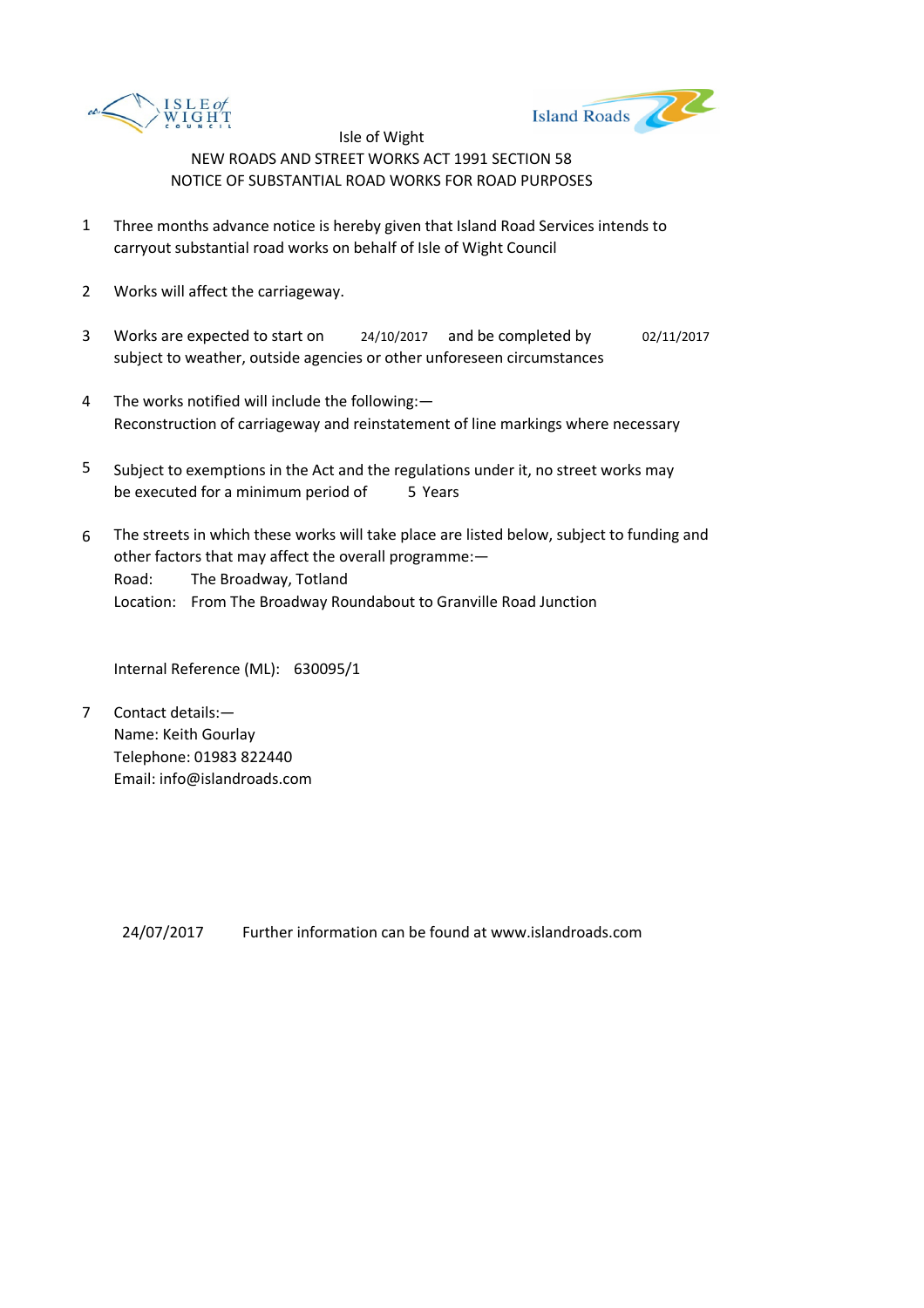



- 1 Three months advance notice is hereby given that Island Road Services intends to carryout substantial road works on behalf of Isle of Wight Council
- 2 Works will affect the carriageway.
- 3 Works are expected to start on <br>24/10/2017 and be completed by 02/11/2017 subject to weather, outside agencies or other unforeseen circumstances
- 4 The works notified will include the following:— Reconstruction of carriageway and reinstatement of line markings where necessary
- 5 be executed for a minimum period of 5 Years Subject to exemptions in the Act and the regulations under it, no street works may
- 6 Road: Locks Green Road, Porchfield Location: From 494m South of New Road Junction to 874m South of New Road Junction The streets in which these works will take place are listed below, subject to funding and other factors that may affect the overall programme:—

Internal Reference (ML): 630181/1

7 Contact details:— Name: Keith Gourlay Telephone: 01983 822440 Email: info@islandroads.com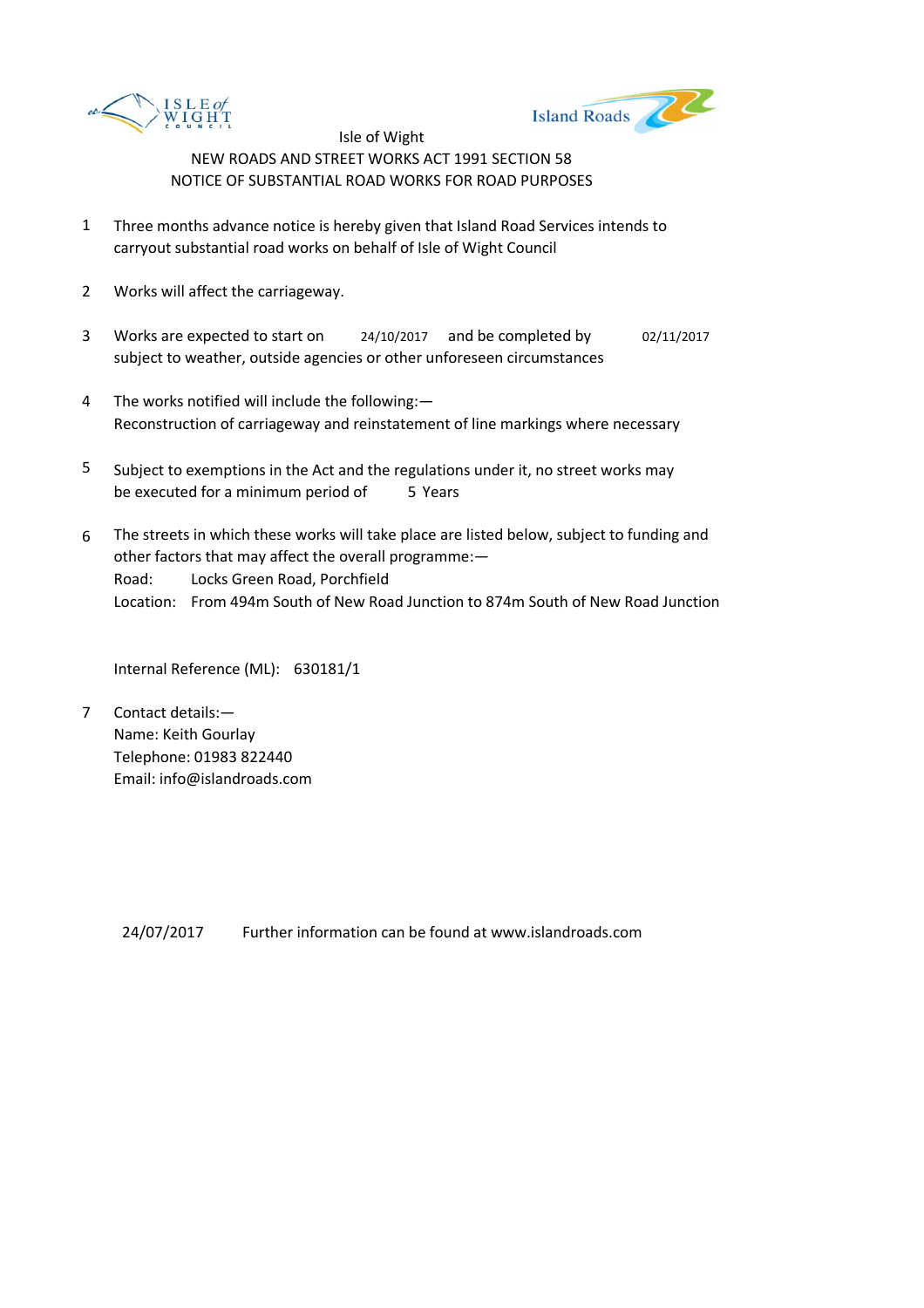



- 1 Three months advance notice is hereby given that Island Road Services intends to carryout substantial road works on behalf of Isle of Wight Council
- 2 Works will affect the carriageway.
- 3 Works are expected to start on <br>24/10/2017 and be completed by 02/11/2017 subject to weather, outside agencies or other unforeseen circumstances
- 4 The works notified will include the following:— Reconstruction of carriageway and reinstatement of line markings where necessary
- 5 be executed for a minimum period of 5 Years Subject to exemptions in the Act and the regulations under it, no street works may
- 6 Road: Locks Green Road, Porchfield Location: From 874m South of New Road Junction to 580m east of Town Lane Junction The streets in which these works will take place are listed below, subject to funding and other factors that may affect the overall programme:—

Internal Reference (ML): 630180

7 Contact details:— Name: Keith Gourlay Telephone: 01983 822440 Email: info@islandroads.com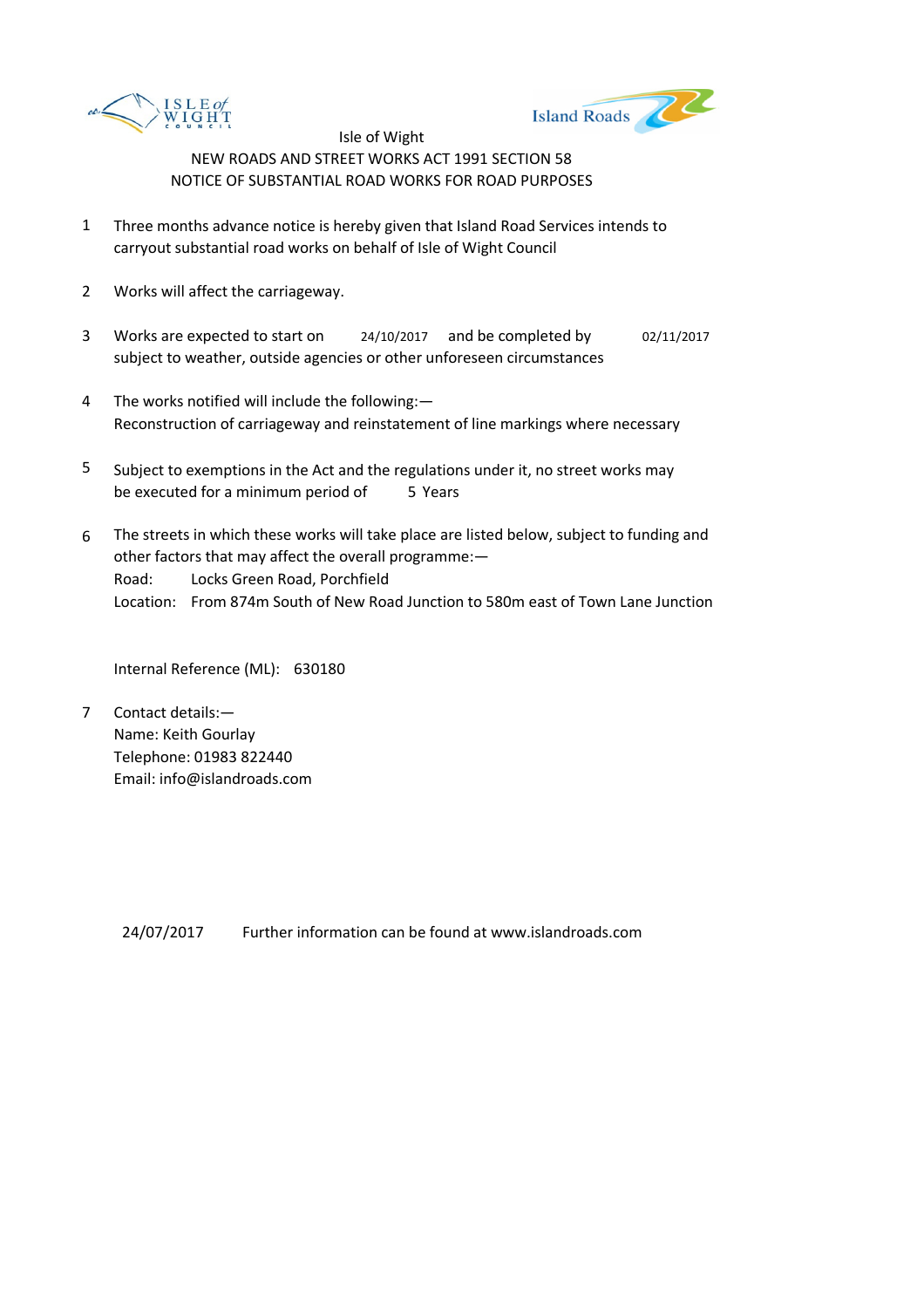



- 1 Three months advance notice is hereby given that Island Road Services intends to carryout substantial road works on behalf of Isle of Wight Council
- 2 Works will affect the carriageway.
- 3 Works are expected to start on <br>24/10/2017 and be completed by 02/11/2017 subject to weather, outside agencies or other unforeseen circumstances
- 4 The works notified will include the following:— Reconstruction of carriageway and reinstatement of line markings where necessary
- 5 be executed for a minimum period of 5 Years Subject to exemptions in the Act and the regulations under it, no street works may
- 6 Road: Locks Green Road, Porchfield Location: From 580m east of Town Lane Junction to Town Lane Junction The streets in which these works will take place are listed below, subject to funding and other factors that may affect the overall programme:—

Internal Reference (ML): 630179

7 Contact details:— Name: Keith Gourlay Telephone: 01983 822440 Email: info@islandroads.com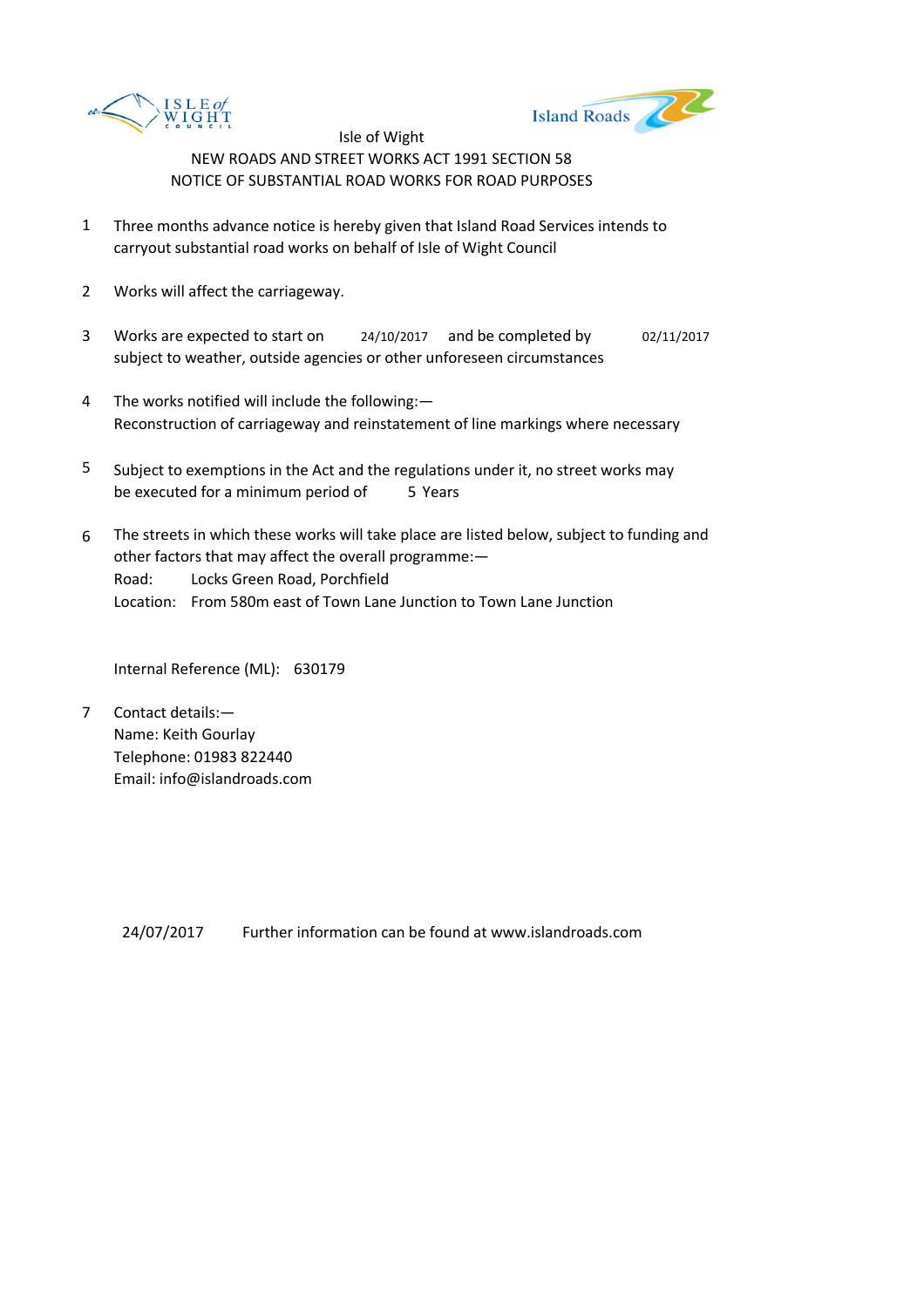



- 1 Three months advance notice is hereby given that Island Road Services intends to carryout substantial road works on behalf of Isle of Wight Council
- 2 Works will affect the carriageway.
- 3 Works are expected to start on <br>24/10/2017 and be completed by 02/11/2017 subject to weather, outside agencies or other unforeseen circumstances
- 4 The works notified will include the following:— Reconstruction of carriageway and reinstatement of line markings where necessary
- 5 be executed for a minimum period of 5 Years Subject to exemptions in the Act and the regulations under it, no street works may
- 6 Road: Whiteoak Lane, Porchfield Location: From Town Lane Junction to 495m south west of Town Lane Junction The streets in which these works will take place are listed below, subject to funding and other factors that may affect the overall programme:—

Internal Reference (ML): 630178

7 Contact details:— Name: Keith Gourlay Telephone: 01983 822440 Email: info@islandroads.com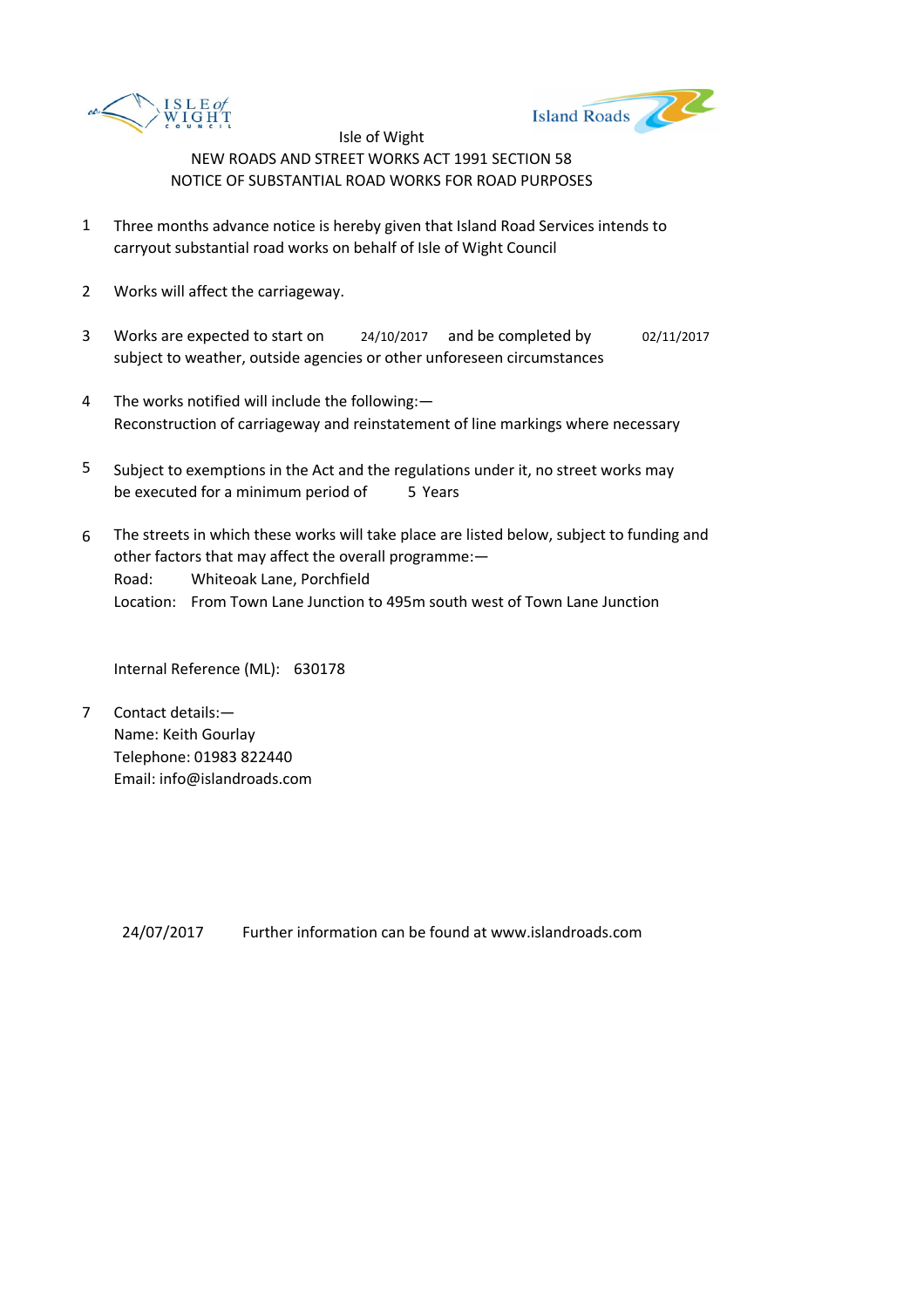



- 1 Three months advance notice is hereby given that Island Road Services intends to carryout substantial road works on behalf of Isle of Wight Council
- 2 Works will affect the carriageway.
- 3 Works are expected to start on <br>24/10/2017 and be completed by 02/11/2017 subject to weather, outside agencies or other unforeseen circumstances
- 4 The works notified will include the following:— Reconstruction of carriageway and reinstatement of line markings where necessary
- 5 be executed for a minimum period of 5 Years Subject to exemptions in the Act and the regulations under it, no street works may
- 6 The streets in which these works will take place are listed below, subject to funding and other factors that may affect the overall programme:—

Road: Whiteoak Lane, Porchfield

Location: From 495m south west of Town Lane Junction to 845m west of Town Lane **Junction** 

Internal Reference (ML): 630177

7 Contact details:— Name: Keith Gourlay Telephone: 01983 822440 Email: info@islandroads.com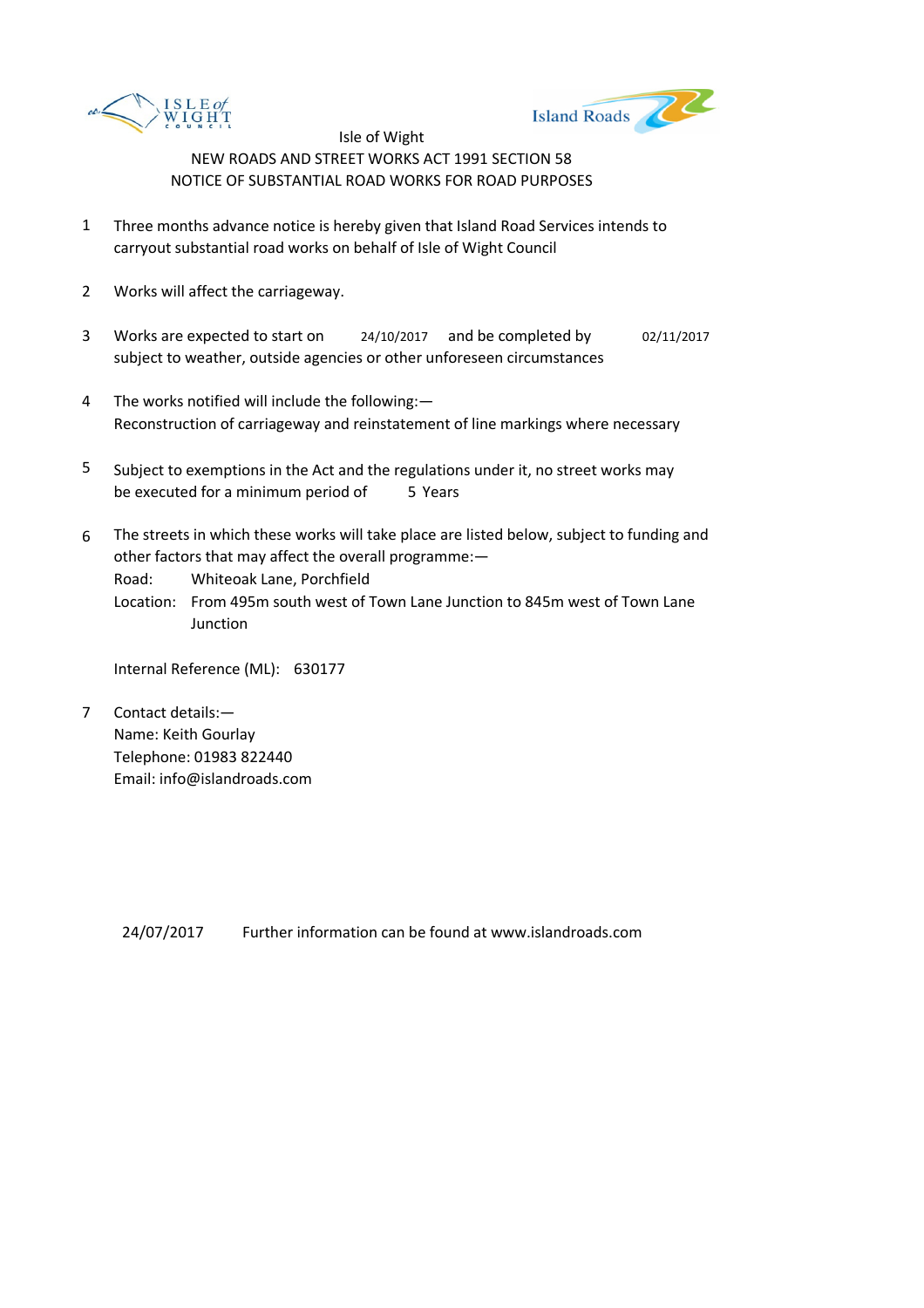



- 1 Three months advance notice is hereby given that Island Road Services intends to carryout substantial road works on behalf of Isle of Wight Council
- 2 Works will affect the carriageway.
- 3 Works are expected to start on <br>24/10/2017 and be completed by 02/11/2017 subject to weather, outside agencies or other unforeseen circumstances
- 4 The works notified will include the following:— Reconstruction of carriageway and reinstatement of line markings where necessary
- 5 be executed for a minimum period of 5 Years Subject to exemptions in the Act and the regulations under it, no street works may
- 6 Road: Whiteoak Lane, Porchfield Location: From 845m south west of Town Lane Junction to Town Lane Junction The streets in which these works will take place are listed below, subject to funding and other factors that may affect the overall programme:—

Internal Reference (ML): 630176

7 Contact details:— Name: Keith Gourlay Telephone: 01983 822440 Email: info@islandroads.com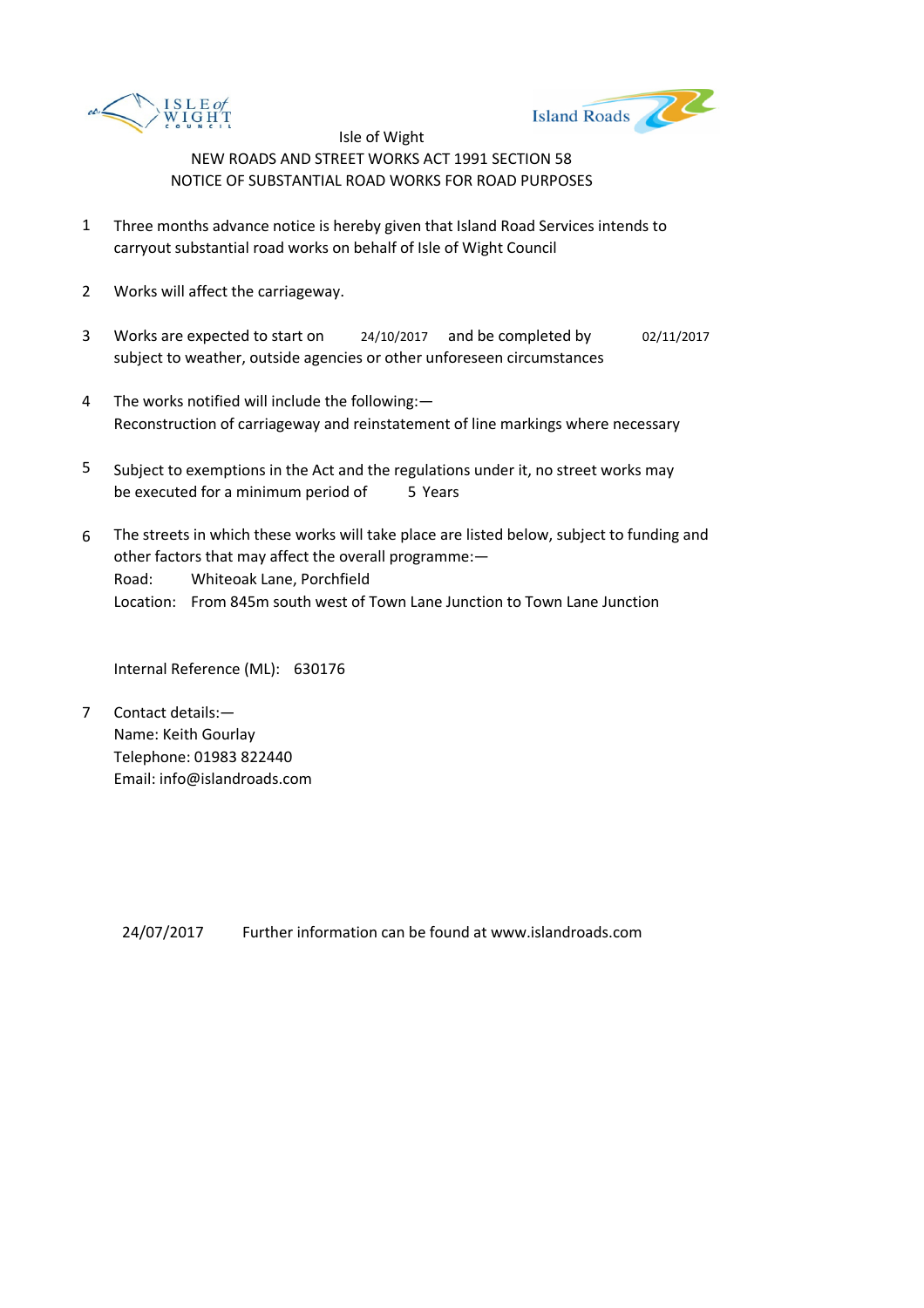



- 1 Three months advance notice is hereby given that Island Road Services intends to carryout substantial road works on behalf of Isle of Wight Council
- 2 Works will affect the carriageway.
- 3 Works are expected to start on <br>24/10/2017 and be completed by 02/11/2017 subject to weather, outside agencies or other unforeseen circumstances
- 4 The works notified will include the following:— Reconstruction of carriageway and reinstatement of line markings where necessary
- 5 be executed for a minimum period of 5 Years Subject to exemptions in the Act and the regulations under it, no street works may
- 6 Road: Corf Road, Porchfield Location: From Town Lane Junction to 600m north of Main Road Junction The streets in which these works will take place are listed below, subject to funding and other factors that may affect the overall programme:—

Internal Reference (ML): 630175

7 Contact details:— Name: Keith Gourlay Telephone: 01983 822440 Email: info@islandroads.com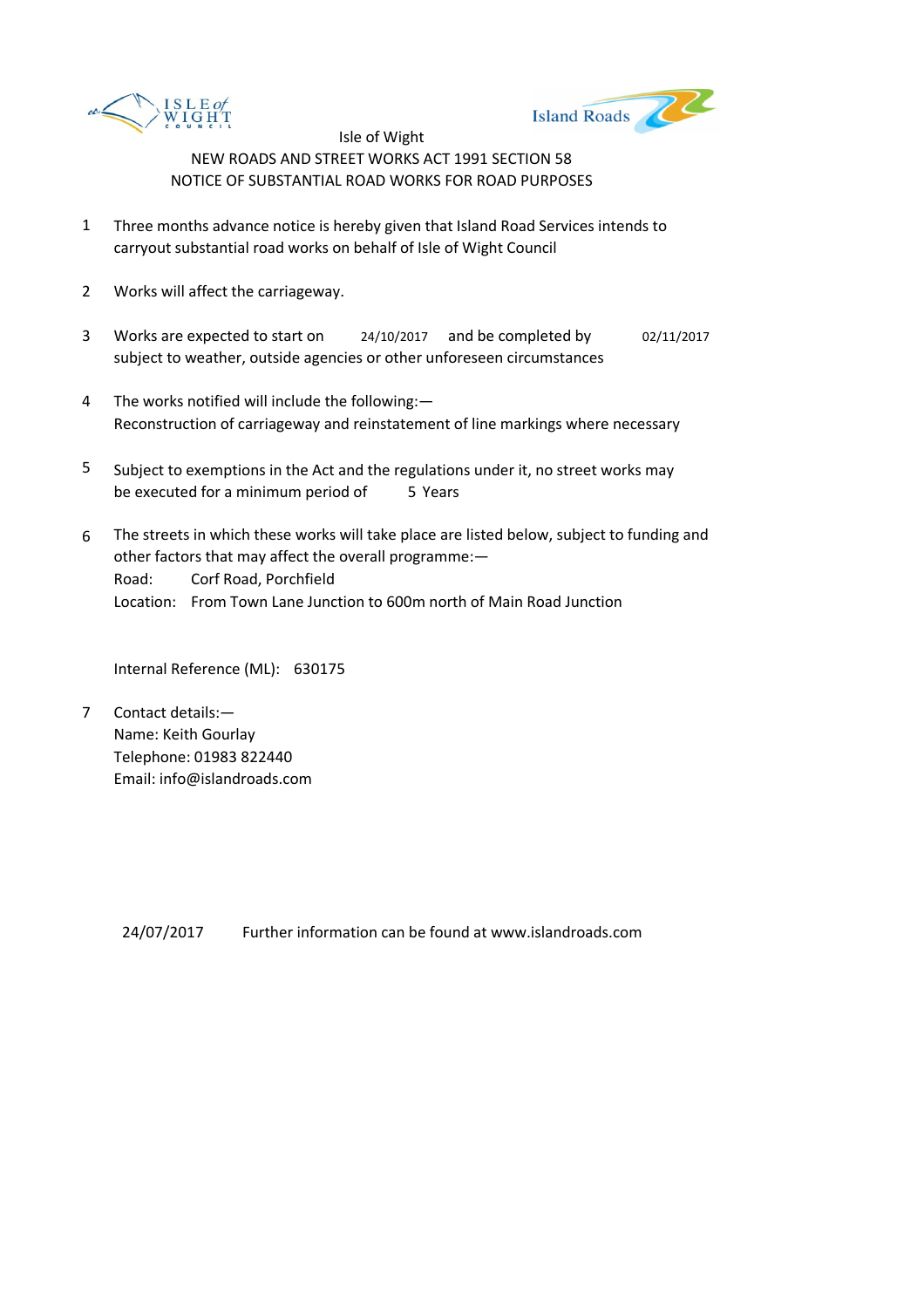



- 1 Three months advance notice is hereby given that Island Road Services intends to carryout substantial road works on behalf of Isle of Wight Council
- 2 Works will affect the carriageway.
- 3 Works are expected to start on <br>24/10/2017 and be completed by 02/11/2017 subject to weather, outside agencies or other unforeseen circumstances
- 4 The works notified will include the following:— Reconstruction of carriageway and reinstatement of line markings where necessary
- 5 be executed for a minimum period of 5 Years Subject to exemptions in the Act and the regulations under it, no street works may
- 6 The streets in which these works will take place are listed below, subject to funding and other factors that may affect the overall programme:—

Road: Corf Road, Porchfield

Location: From 600m north of Main Road Junction to 390m north of Main Road **Junction** 

Internal Reference (ML): 630174

7 Contact details:— Name: Keith Gourlay Telephone: 01983 822440 Email: info@islandroads.com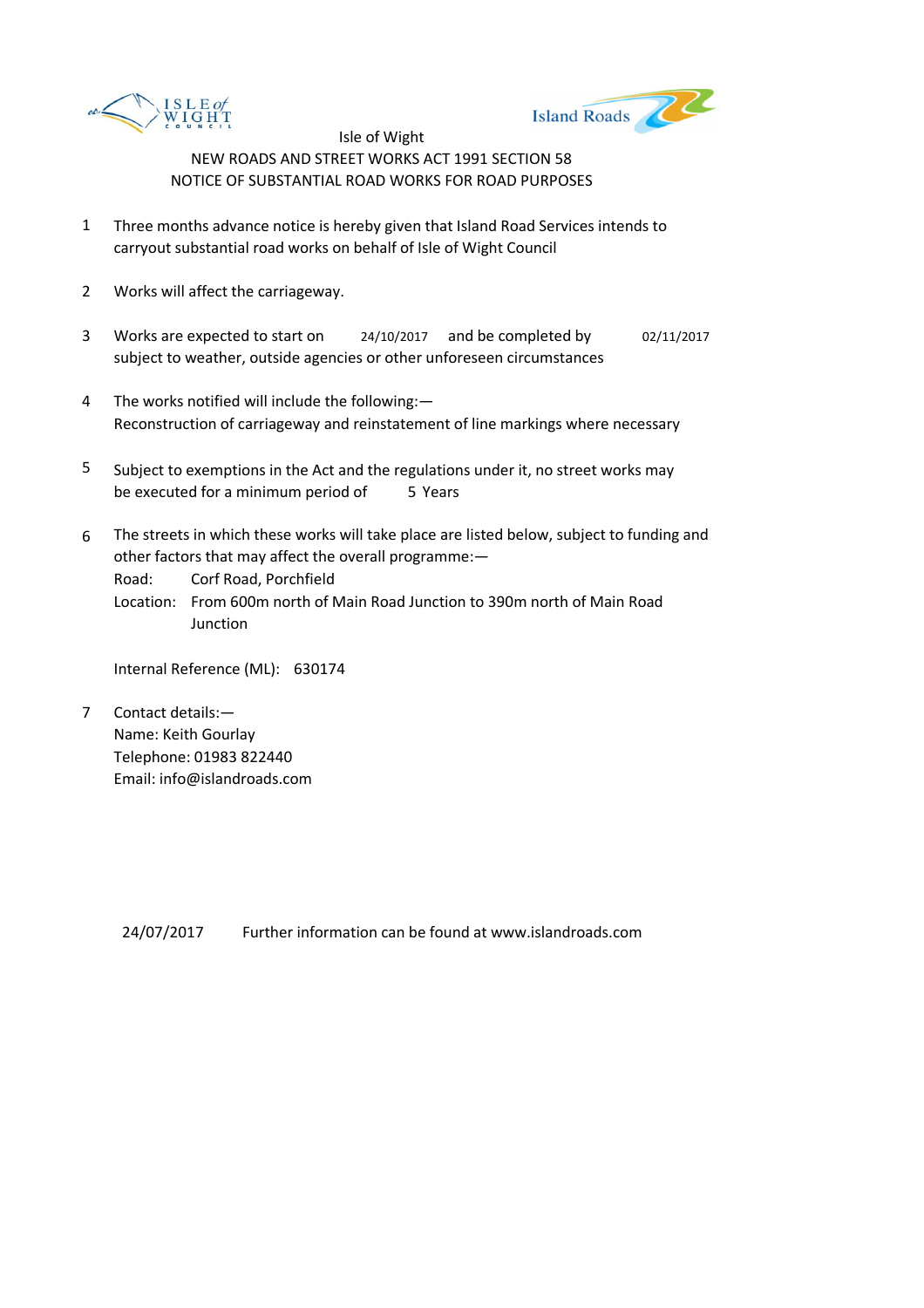



- 1 Three months advance notice is hereby given that Island Road Services intends to carryout substantial road works on behalf of Isle of Wight Council
- 2 Works will affect the carriageway.
- 3 Works are expected to start on <br>24/10/2017 and be completed by 02/11/2017 subject to weather, outside agencies or other unforeseen circumstances
- 4 The works notified will include the following:— Reconstruction of carriageway and reinstatement of line markings where necessary
- 5 be executed for a minimum period of 5 Years Subject to exemptions in the Act and the regulations under it, no street works may
- 6 The streets in which these works will take place are listed below, subject to funding and other factors that may affect the overall programme:—

Road: Station Road, Ningwood

Location: From Main Road, Shalfleet Junction to 342m South of Main Road, Shalfleet Junction

Internal Reference (ML): 630246/4

7 Contact details:— Name: Keith Gourlay Telephone: 01983 822440 Email: info@islandroads.com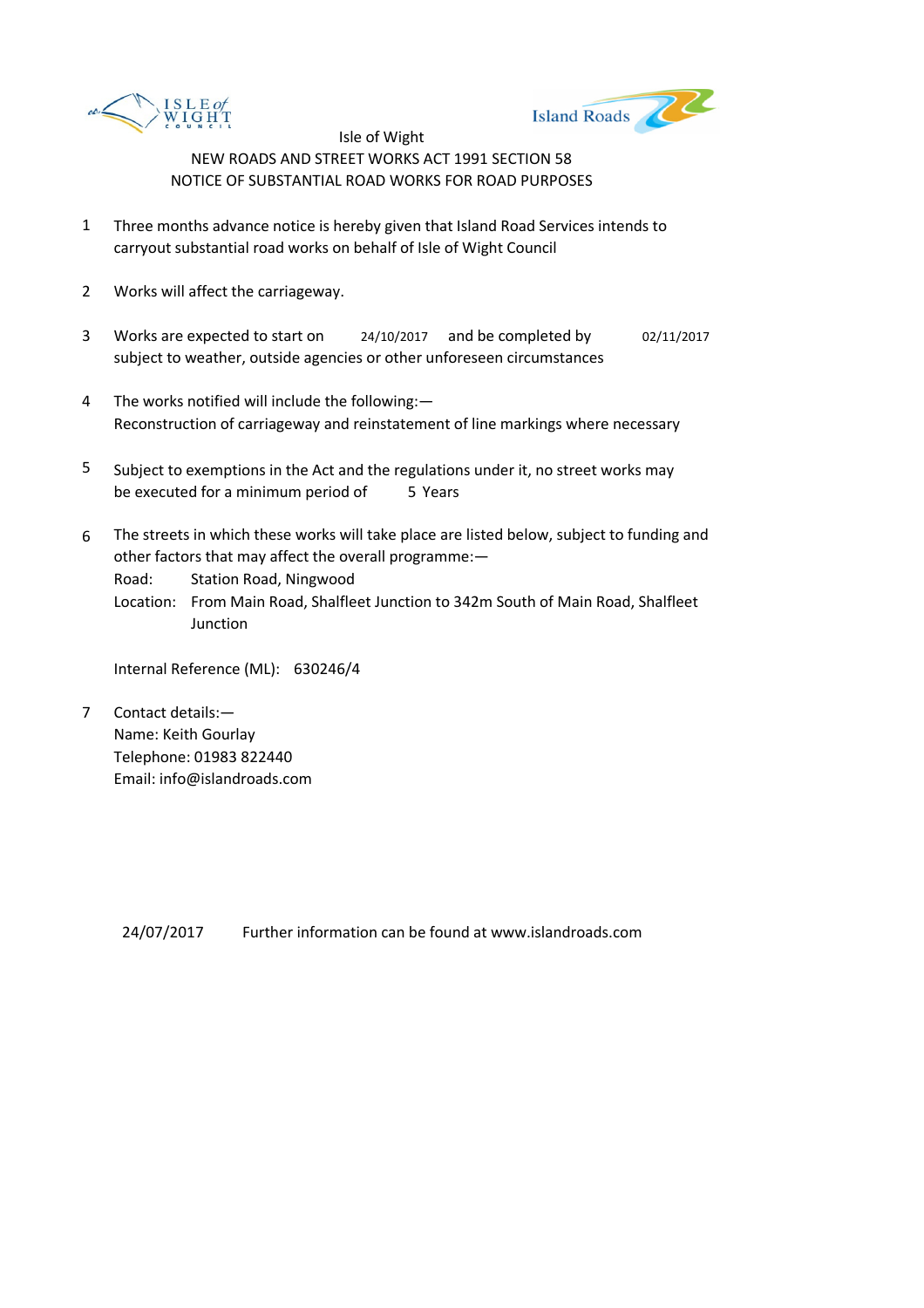



- 1 Three months advance notice is hereby given that Island Road Services intends to carryout substantial road works on behalf of Isle of Wight Council
- 2 Works will affect the carriageway.
- 3 Works are expected to start on <br>24/10/2017 and be completed by 02/11/2017 subject to weather, outside agencies or other unforeseen circumstances
- 4 The works notified will include the following:— Reconstruction of carriageway and reinstatement of line markings where necessary
- 5 be executed for a minimum period of 5 Years Subject to exemptions in the Act and the regulations under it, no street works may
- 6 Road: Locks Green Road, Porchfield Location: From New Road Junction to 494m South of New Road Junction The streets in which these works will take place are listed below, subject to funding and other factors that may affect the overall programme:—

Internal Reference (ML): 630182

7 Contact details:— Name: Keith Gourlay Telephone: 01983 822440 Email: info@islandroads.com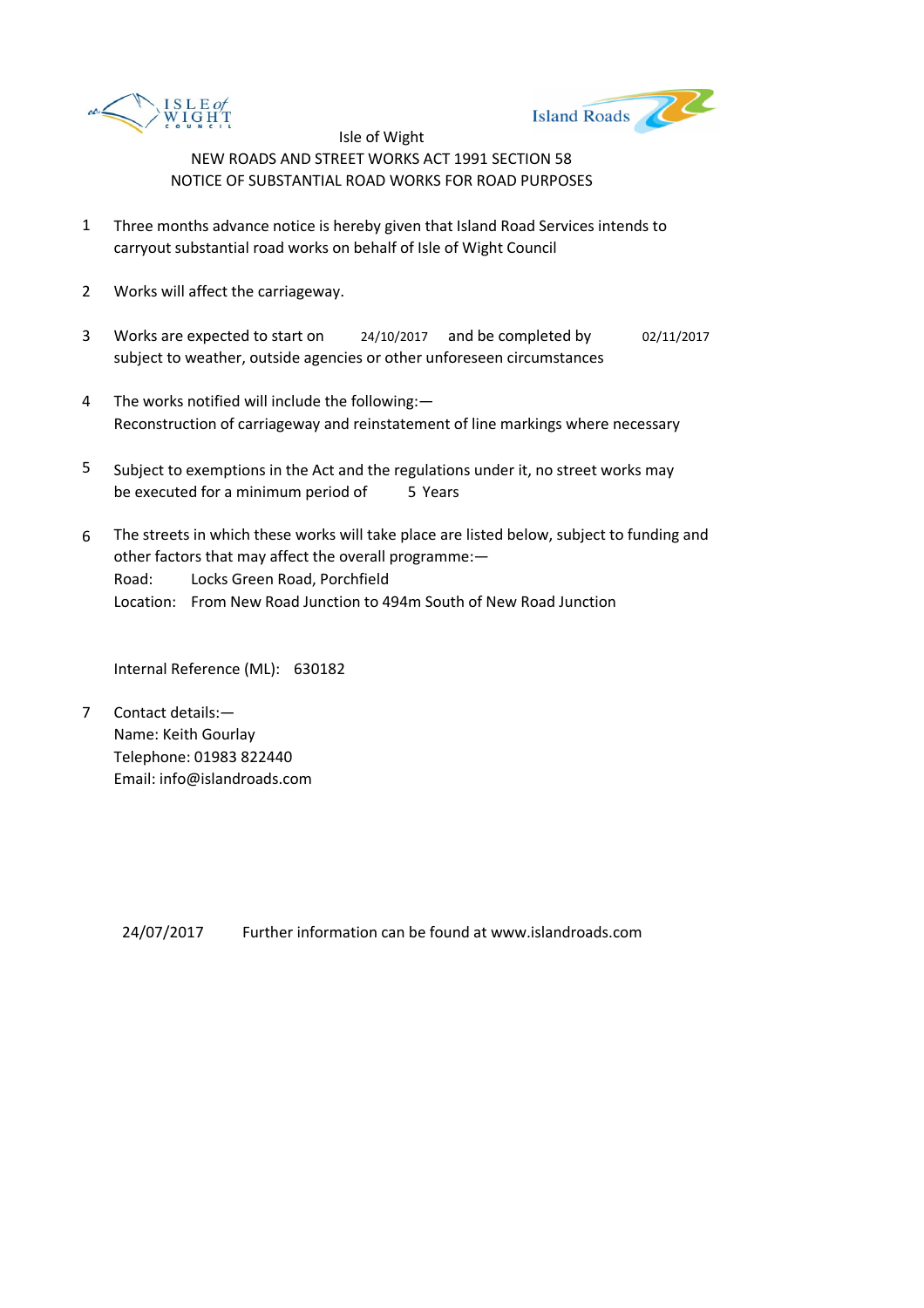



- 1 Three months advance notice is hereby given that Island Road Services intends to carryout substantial road works on behalf of Isle of Wight Council
- 2 Works will affect the carriageway.
- 3 Works are expected to start on <br>24/10/2017 and be completed by 02/11/2017 subject to weather, outside agencies or other unforeseen circumstances
- 4 The works notified will include the following:— Reconstruction of carriageway and reinstatement of line markings where necessary
- 5 be executed for a minimum period of 5 Years Subject to exemptions in the Act and the regulations under it, no street works may
- 6 Road: Newport Road, Cowes Location: Whole Roundabout The streets in which these works will take place are listed below, subject to funding and other factors that may affect the overall programme:—

Internal Reference (ML): 110004/1

7 Contact details:— Name: Keith Gourlay Telephone: 01983 822440 Email: info@islandroads.com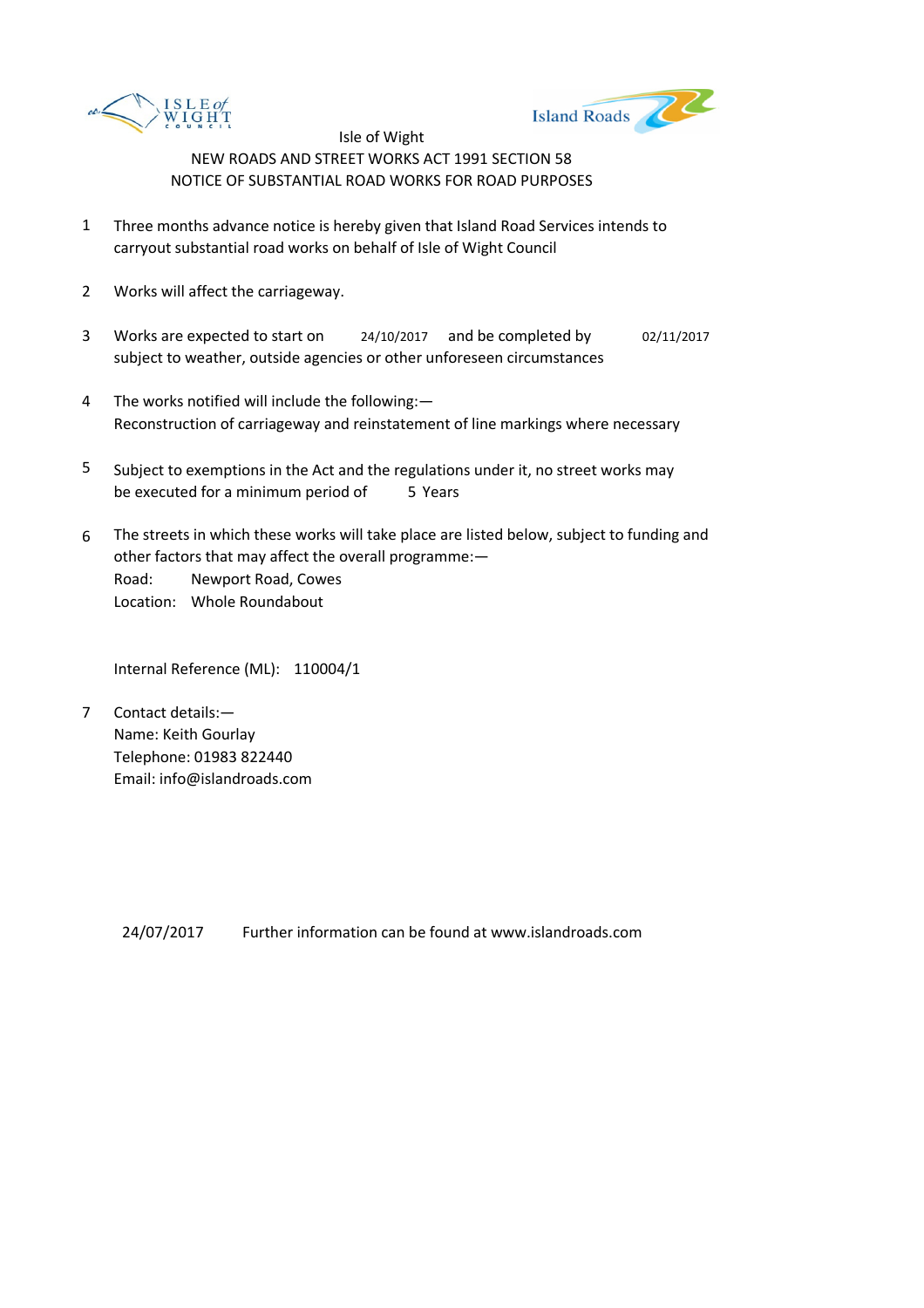



- 1 Three months advance notice is hereby given that Island Road Services intends to carryout substantial road works on behalf of Isle of Wight Council
- 2 Works will affect the carriageway.
- 3 Works are expected to start on <br>24/10/2017 and be completed by 02/11/2017 subject to weather, outside agencies or other unforeseen circumstances
- 4 The works notified will include the following:— Reconstruction of carriageway and reinstatement of line markings where necessary
- 5 be executed for a minimum period of 5 Years Subject to exemptions in the Act and the regulations under it, no street works may
- 6 Road: Newport Road, Cowes Location: From 244m South of Three Gates Road Junction to Three Gates Road Junction The streets in which these works will take place are listed below, subject to funding and other factors that may affect the overall programme:—

Internal Reference (ML): 110003/1

7 Contact details:— Name: Keith Gourlay Telephone: 01983 822440 Email: info@islandroads.com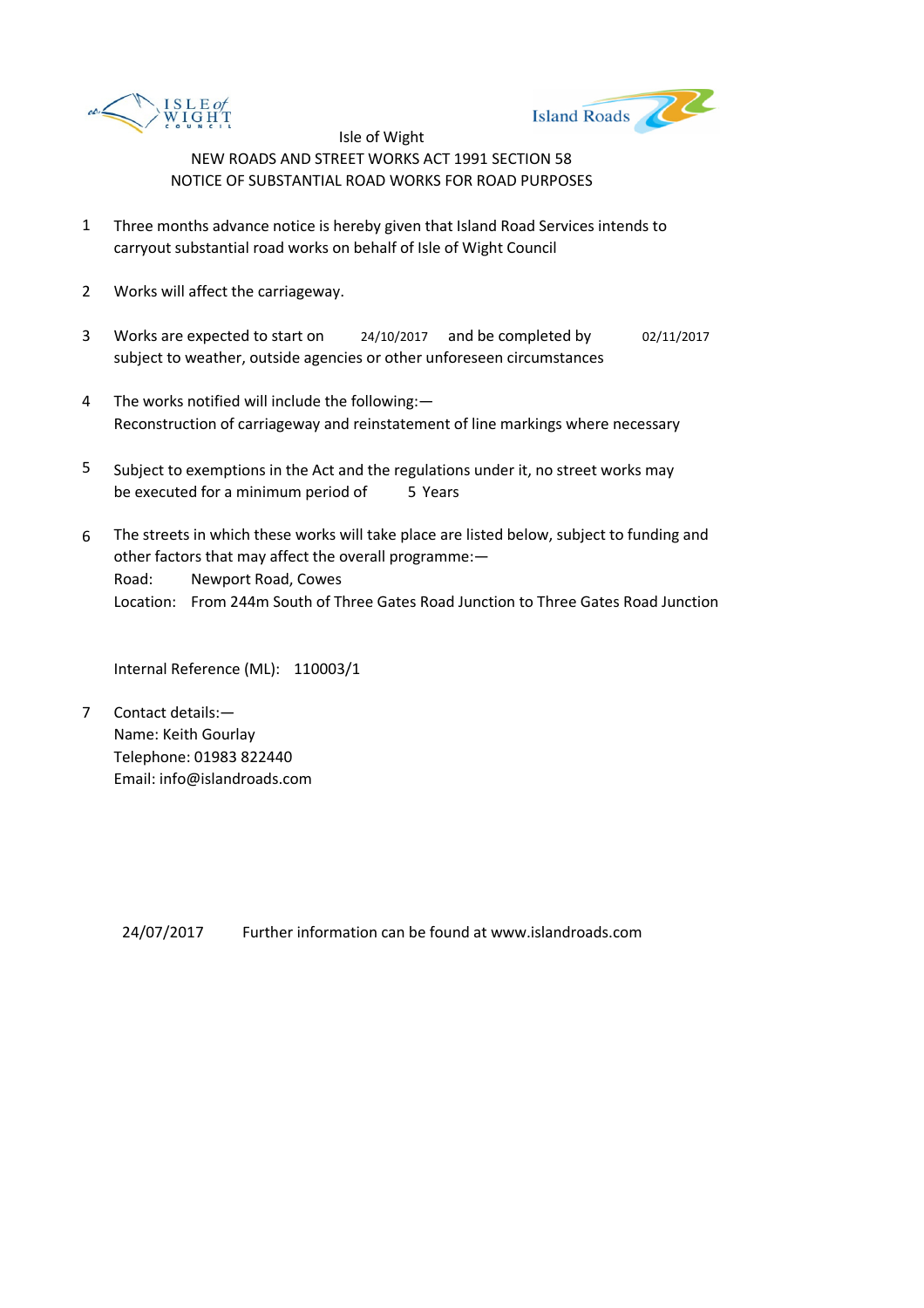



- 1 Three months advance notice is hereby given that Island Road Services intends to carryout substantial road works on behalf of Isle of Wight Council
- 2 Works will affect the carriageway.
- 3 Works are expected to start on <br>24/10/2017 and be completed by 02/11/2017 subject to weather, outside agencies or other unforeseen circumstances
- 4 The works notified will include the following:— Reconstruction of carriageway and reinstatement of line markings where necessary
- 5 be executed for a minimum period of 5 Years Subject to exemptions in the Act and the regulations under it, no street works may
- 6 Road: Newport Road, Cowes Location: From Church Lane Junction to 244m South of Three Gates Road Junction The streets in which these works will take place are listed below, subject to funding and other factors that may affect the overall programme:—

Internal Reference (ML): 110002/1

7 Contact details:— Name: Keith Gourlay Telephone: 01983 822440 Email: info@islandroads.com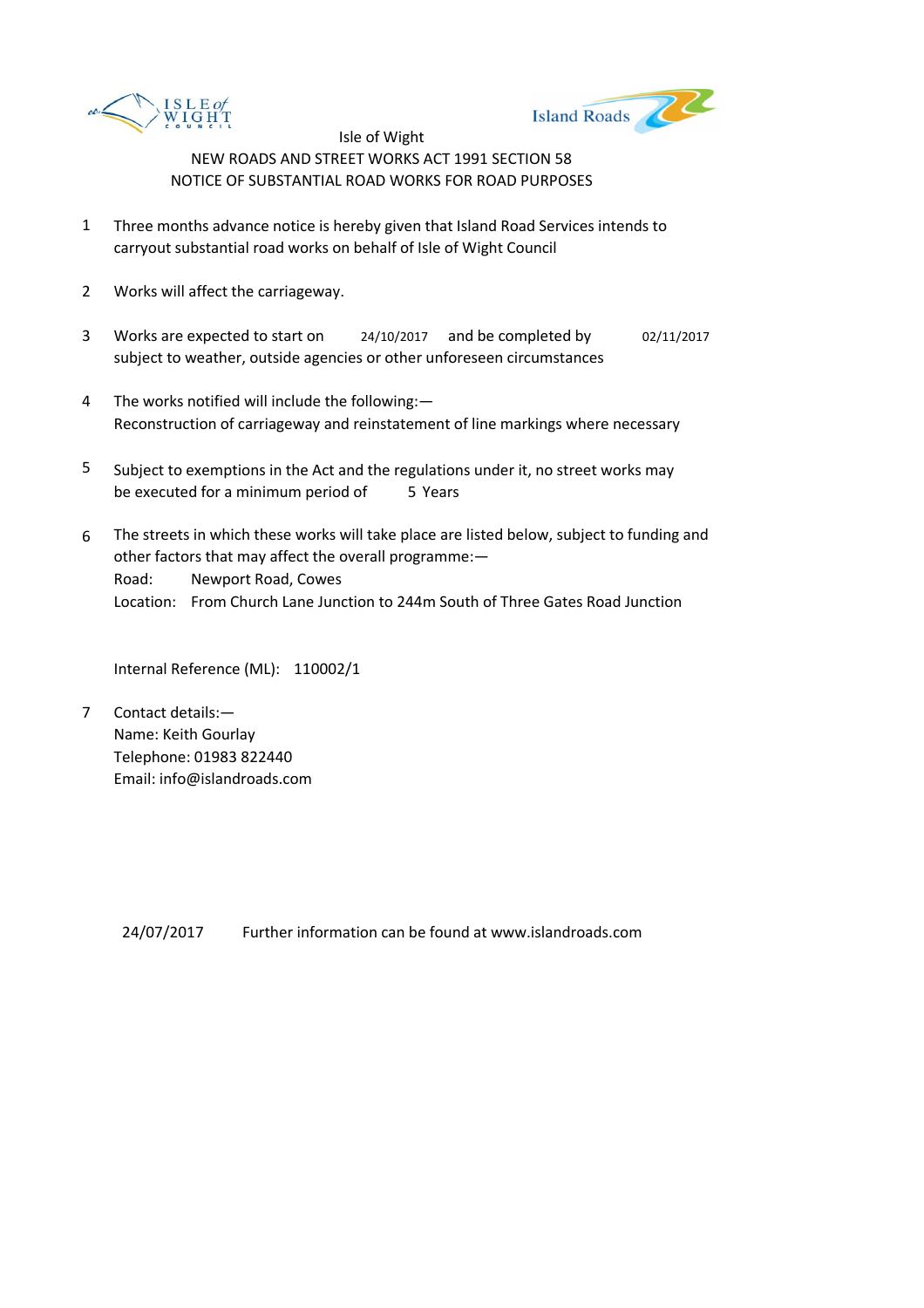



- 1 Three months advance notice is hereby given that Island Road Services intends to carryout substantial road works on behalf of Isle of Wight Council
- 2 Works will affect the carriageway.
- 3 Works are expected to start on <br>24/10/2017 and be completed by 02/11/2017 subject to weather, outside agencies or other unforeseen circumstances
- 4 The works notified will include the following:— Reconstruction of carriageway and reinstatement of line markings where necessary
- 5 be executed for a minimum period of 5 Years Subject to exemptions in the Act and the regulations under it, no street works may
- 6 Road: Newport Road, Cowes Location: From Nodes Road Junction to Church Lane Junction The streets in which these works will take place are listed below, subject to funding and other factors that may affect the overall programme:—

Internal Reference (ML): 110001/2

7 Contact details:— Name: Keith Gourlay Telephone: 01983 822440 Email: info@islandroads.com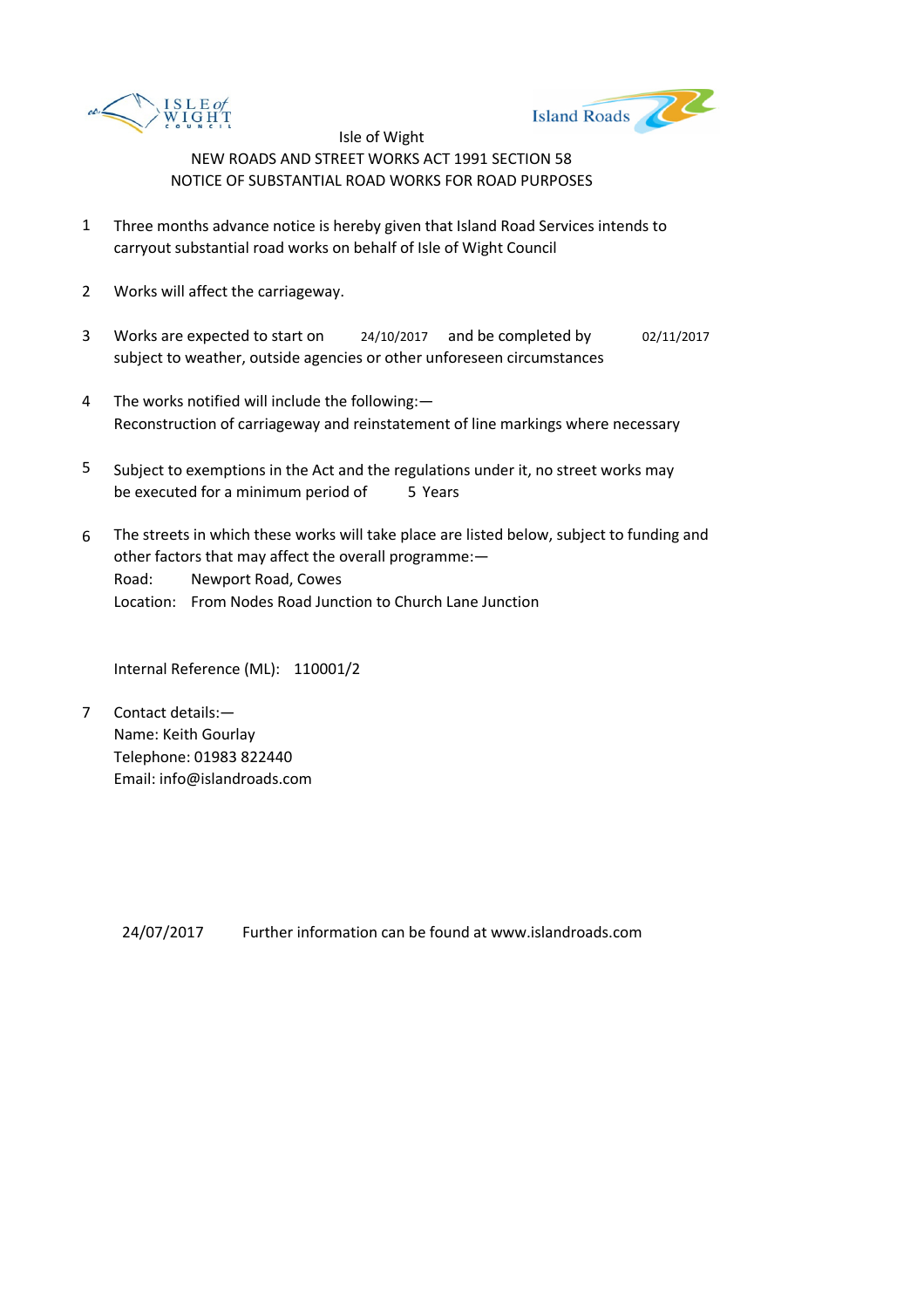



- 1 Three months advance notice is hereby given that Island Road Services intends to carryout substantial road works on behalf of Isle of Wight Council
- 2 Works will affect the carriageway.
- 3 Works are expected to start on <br>24/10/2017 and be completed by 02/11/2017 subject to weather, outside agencies or other unforeseen circumstances
- 4 The works notified will include the following:— Reconstruction of carriageway and reinstatement of line markings where necessary
- 5 be executed for a minimum period of 5 Years Subject to exemptions in the Act and the regulations under it, no street works may
- 6 The streets in which these works will take place are listed below, subject to funding and other factors that may affect the overall programme:—

Road: York Avenue, East Cowes

Location: From 8m east of Moon Close Junction to 62m west of Connaught Road **Junction** 

Internal Reference (ML): 110022

7 Contact details:— Name: Keith Gourlay Telephone: 01983 822440 Email: info@islandroads.com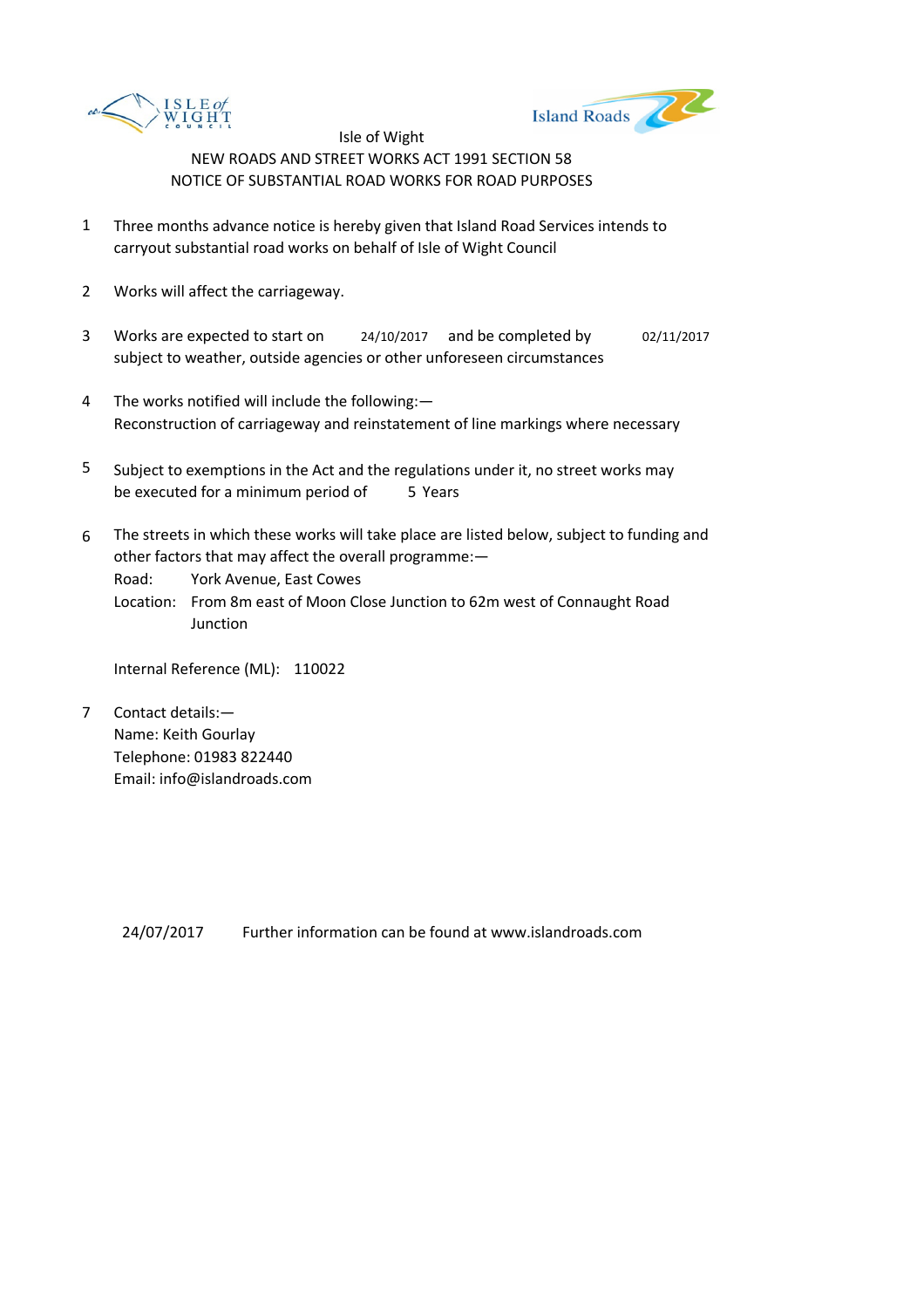



- 1 Three months advance notice is hereby given that Island Road Services intends to carryout substantial road works on behalf of Isle of Wight Council
- 2 Works will affect the carriageway.
- 3 Works are expected to start on <br>24/10/2017 and be completed by 02/11/2017 subject to weather, outside agencies or other unforeseen circumstances
- 4 The works notified will include the following:— Reconstruction of carriageway and reinstatement of line markings where necessary
- 5 be executed for a minimum period of 5 Years Subject to exemptions in the Act and the regulations under it, no street works may
- 6 Road: York Avenue, East Cowes Location: From Victoria Grove Junction to Kent Avenue Junction The streets in which these works will take place are listed below, subject to funding and other factors that may affect the overall programme:—

Internal Reference (ML): 110020

7 Contact details:— Name: Keith Gourlay Telephone: 01983 822440 Email: info@islandroads.com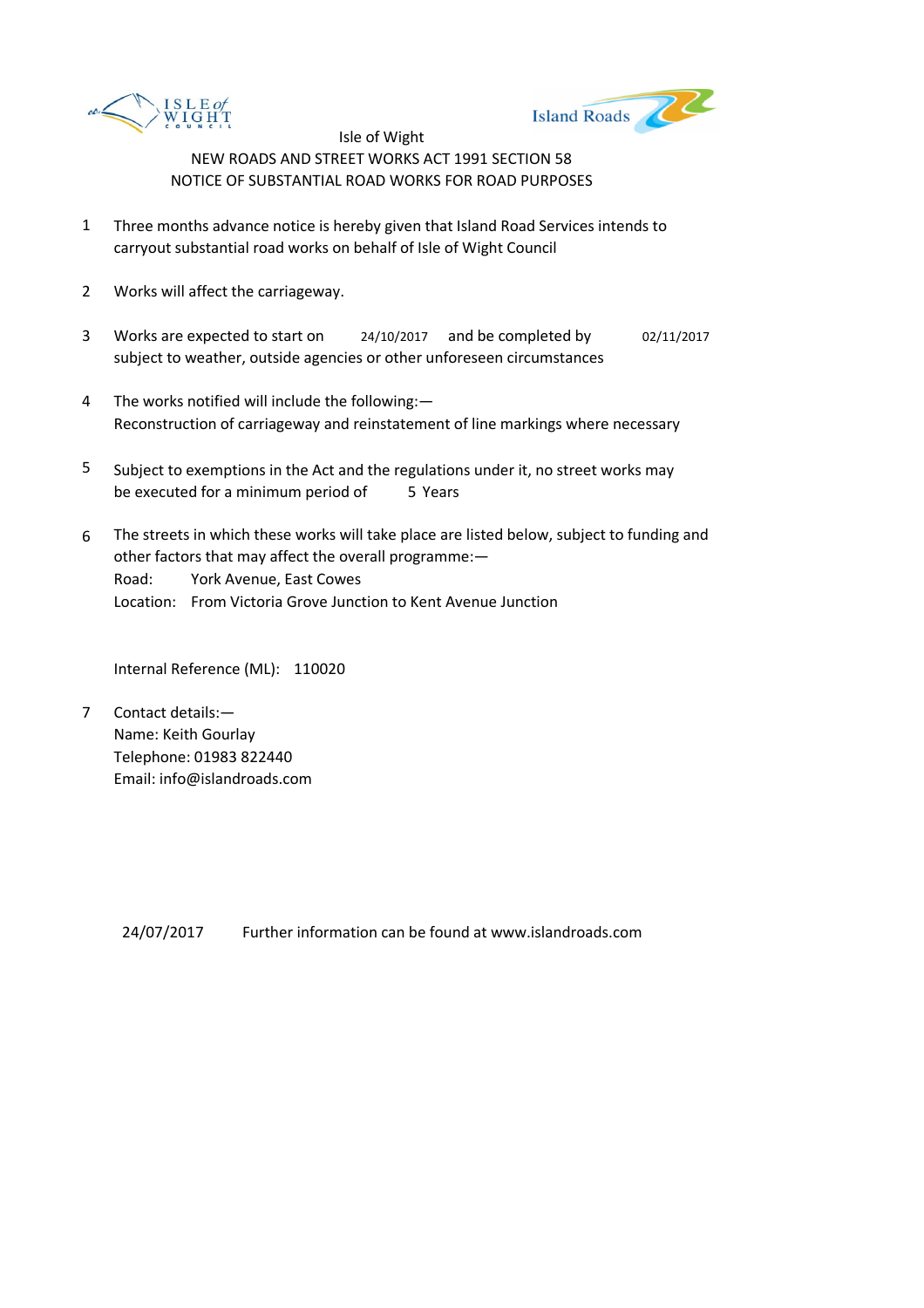



- 1 Three months advance notice is hereby given that Island Road Services intends to carryout substantial road works on behalf of Isle of Wight Council
- 2 Works will affect the carriageway.
- 3 Works are expected to start on <br>24/10/2017 and be completed by 02/11/2017 subject to weather, outside agencies or other unforeseen circumstances
- 4 The works notified will include the following:— Reconstruction of carriageway and reinstatement of line markings where necessary
- 5 be executed for a minimum period of 5 Years Subject to exemptions in the Act and the regulations under it, no street works may
- 6 Road: York Avenue, East Cowes Location: From Crossways Road Junction to Victoria Grove Junction The streets in which these works will take place are listed below, subject to funding and other factors that may affect the overall programme:—

Internal Reference (ML): 110019

7 Contact details:— Name: Keith Gourlay Telephone: 01983 822440 Email: info@islandroads.com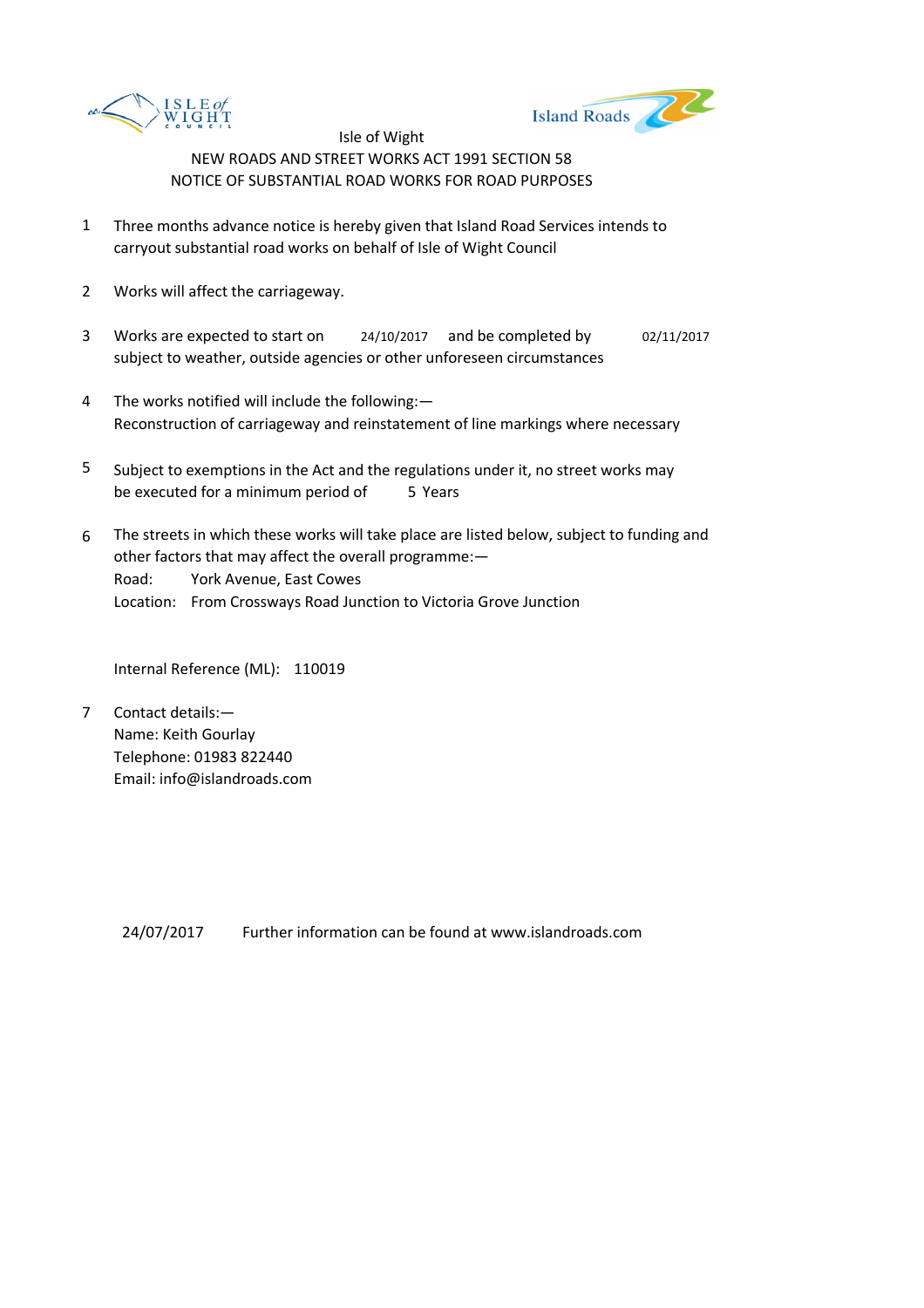



- 1 Three months advance notice is hereby given that Island Road Services intends to carryout substantial road works on behalf of Isle of Wight Council
- 2 Works will affect the carriageway.
- 3 Works are expected to start on <br>24/10/2017 and be completed by 02/11/2017 subject to weather, outside agencies or other unforeseen circumstances
- 4 The works notified will include the following:— Reconstruction of carriageway and reinstatement of line markings where necessary
- 5 be executed for a minimum period of 5 Years Subject to exemptions in the Act and the regulations under it, no street works may
- 6 Road: Mill Hill Road, Cowes Location: From Newport Road Junction to Birmingham Road Junction The streets in which these works will take place are listed below, subject to funding and other factors that may affect the overall programme:—

Internal Reference (ML): 110009/1

7 Contact details:— Name: Keith Gourlay Telephone: 01983 822440 Email: info@islandroads.com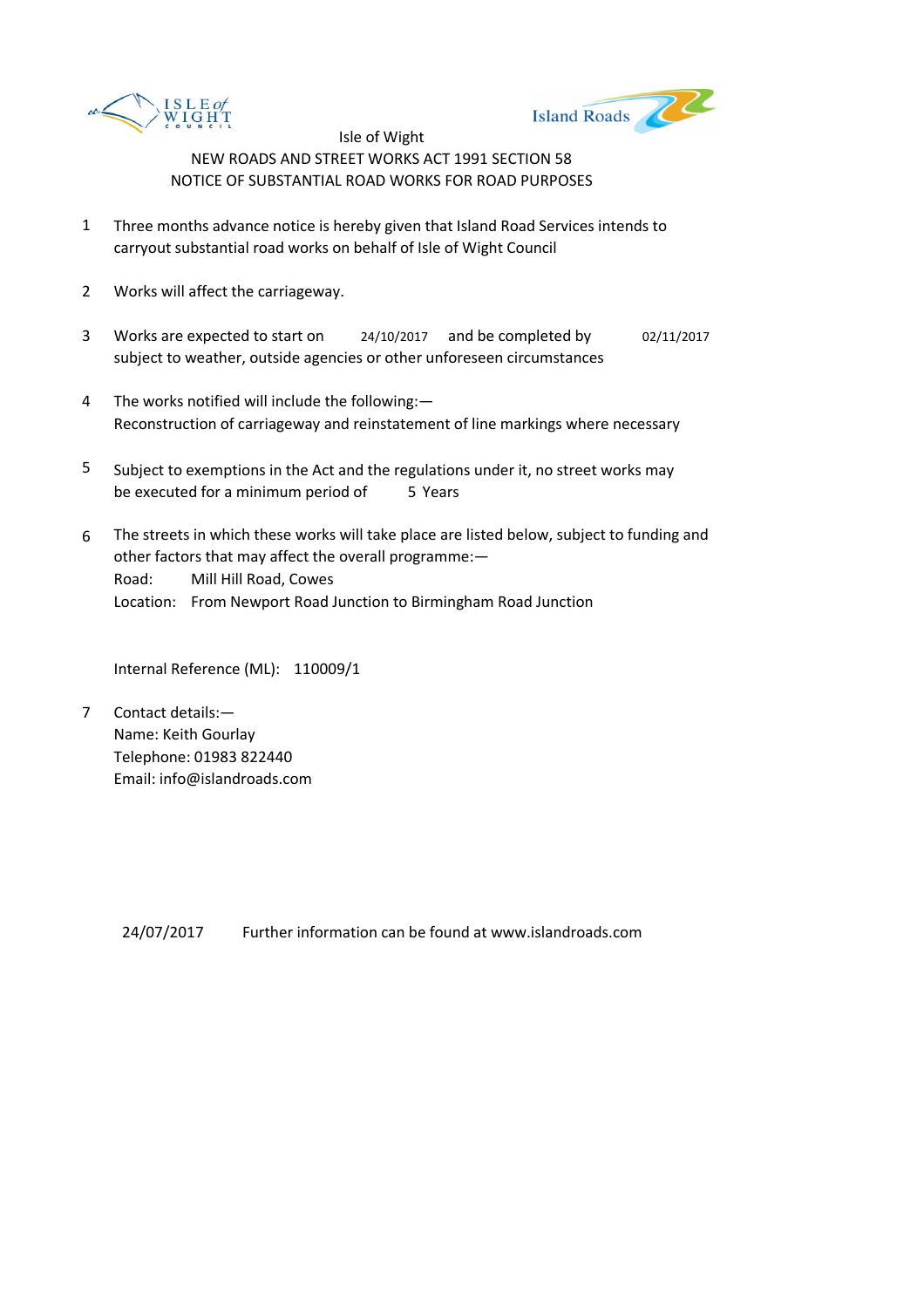



- 1 Three months advance notice is hereby given that Island Road Services intends to carryout substantial road works on behalf of Isle of Wight Council
- 2 Works will affect the carriageway.
- 3 Works are expected to start on <br>24/10/2017 and be completed by 02/11/2017 subject to weather, outside agencies or other unforeseen circumstances
- 4 The works notified will include the following:— Reconstruction of carriageway and reinstatement of line markings where necessary
- 5 be executed for a minimum period of 5 Years Subject to exemptions in the Act and the regulations under it, no street works may
- 6 Road: Newport Road, Cowes Location: From Mill Hill Road Junction to Smithards Lane Junction The streets in which these works will take place are listed below, subject to funding and other factors that may affect the overall programme:—

Internal Reference (ML): 110006/2

7 Contact details:— Name: Keith Gourlay Telephone: 01983 822440 Email: info@islandroads.com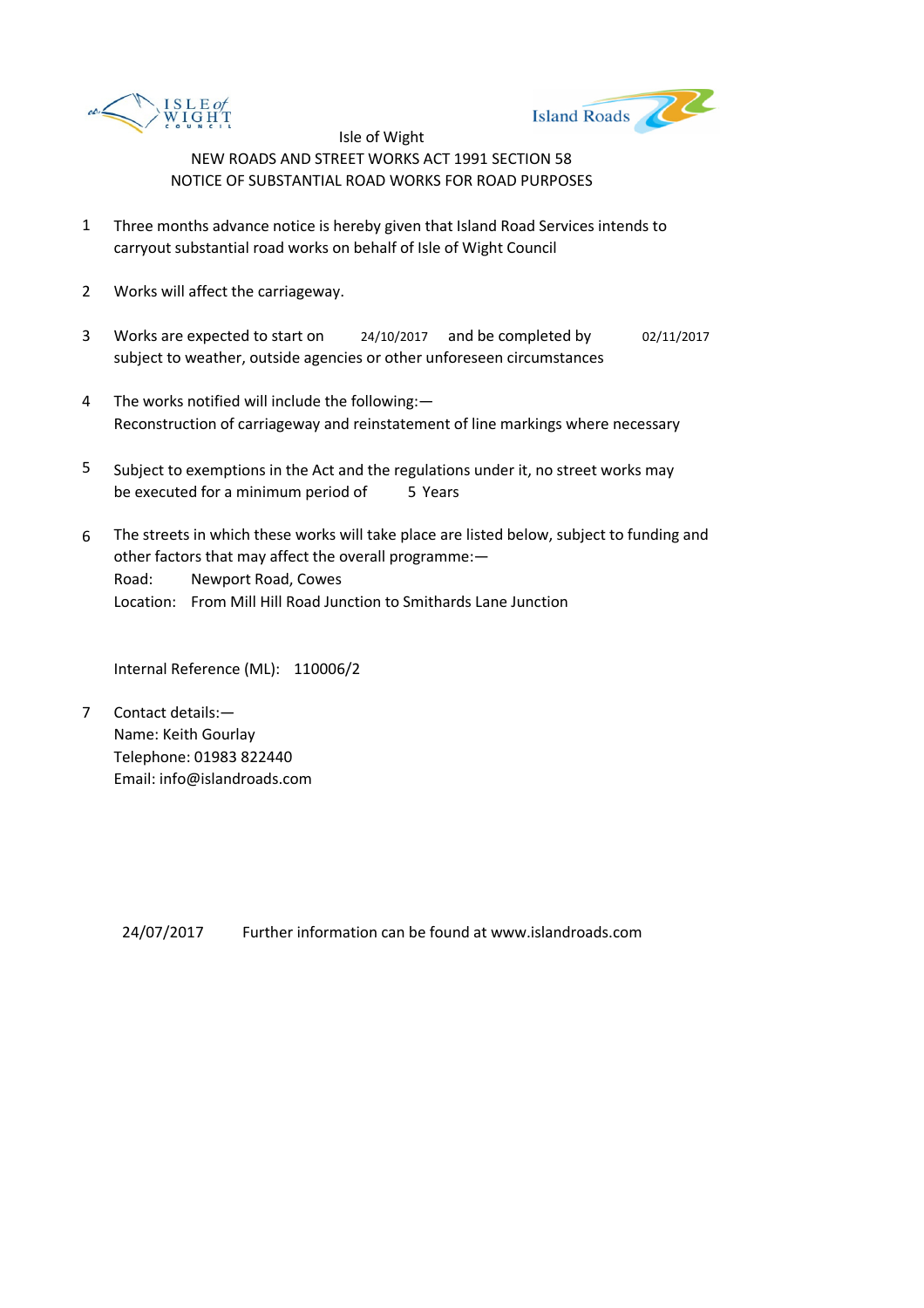



- 1 Three months advance notice is hereby given that Island Road Services intends to carryout substantial road works on behalf of Isle of Wight Council
- 2 Works will affect the carriageway.
- 3 Works are expected to start on <br>24/10/2017 and be completed by 02/11/2017 subject to weather, outside agencies or other unforeseen circumstances
- 4 The works notified will include the following:— Reconstruction of carriageway and reinstatement of line markings where necessary
- 5 be executed for a minimum period of 5 Years Subject to exemptions in the Act and the regulations under it, no street works may
- 6 Road: Newport Road, Cowes Location: From Three Gates Road Junction to Mill Hill Road Junction The streets in which these works will take place are listed below, subject to funding and other factors that may affect the overall programme:—

Internal Reference (ML): 110005/2

7 Contact details:— Name: Keith Gourlay Telephone: 01983 822440 Email: info@islandroads.com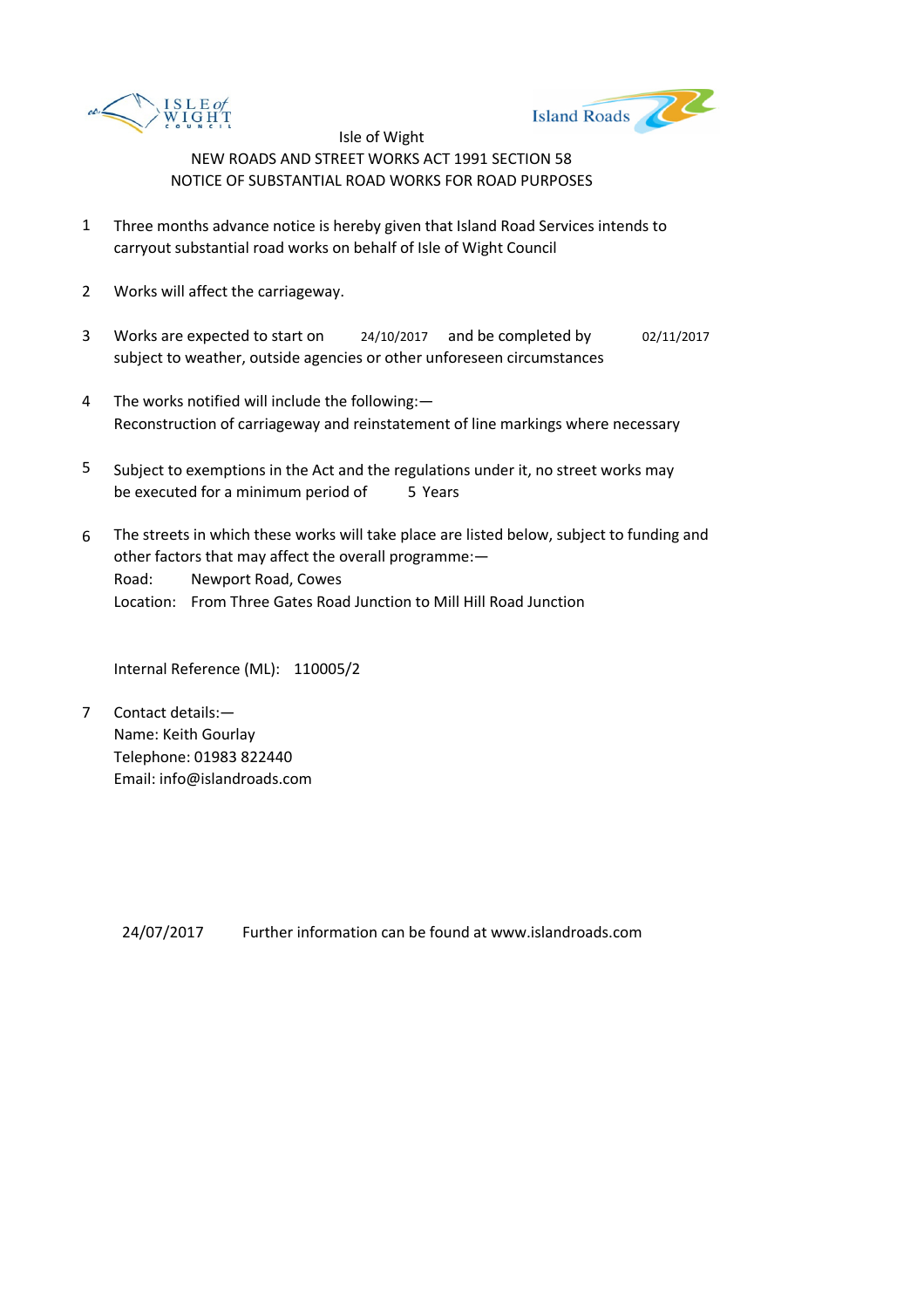



- 1 Three months advance notice is hereby given that Island Road Services intends to carryout substantial road works on behalf of Isle of Wight Council
- 2 Works will affect the carriageway.
- 3 Works are expected to start on <br>24/10/2017 and be completed by 02/11/2017 subject to weather, outside agencies or other unforeseen circumstances
- 4 The works notified will include the following:— Reconstruction of carriageway and reinstatement of line markings where necessary
- 5 be executed for a minimum period of 5 Years Subject to exemptions in the Act and the regulations under it, no street works may
- 6 Road: Church Road, Bembridge Location: From High Street Junction to Sherbourne Street Junction The streets in which these works will take place are listed below, subject to funding and other factors that may affect the overall programme:—

Internal Reference (ML): 330123

7 Contact details:— Name: Keith Gourlay Telephone: 01983 822440 Email: info@islandroads.com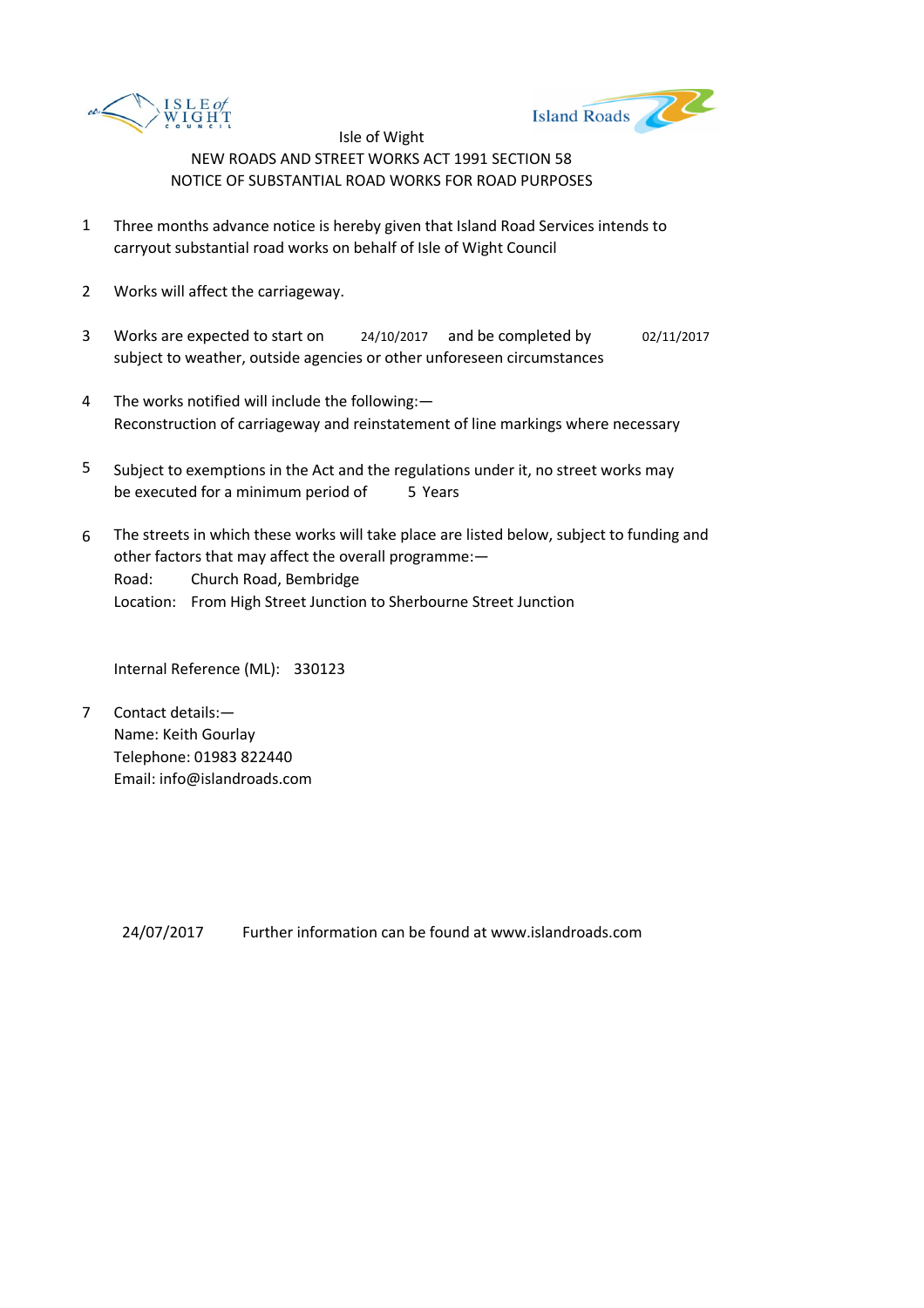



- 1 Three months advance notice is hereby given that Island Road Services intends to carryout substantial road works on behalf of Isle of Wight Council
- 2 Works will affect the carriageway.
- 3 Works are expected to start on <br>24/10/2017 and be completed by 02/11/2017 subject to weather, outside agencies or other unforeseen circumstances
- 4 The works notified will include the following:— Reconstruction of carriageway and reinstatement of line markings where necessary
- 5 be executed for a minimum period of 5 Years Subject to exemptions in the Act and the regulations under it, no street works may
- 6 Road: Church Litten, Newport Location: Whole Road The streets in which these works will take place are listed below, subject to funding and other factors that may affect the overall programme:—

Internal Reference (ML): 210142/1

7 Contact details:— Name: Keith Gourlay Telephone: 01983 822440 Email: info@islandroads.com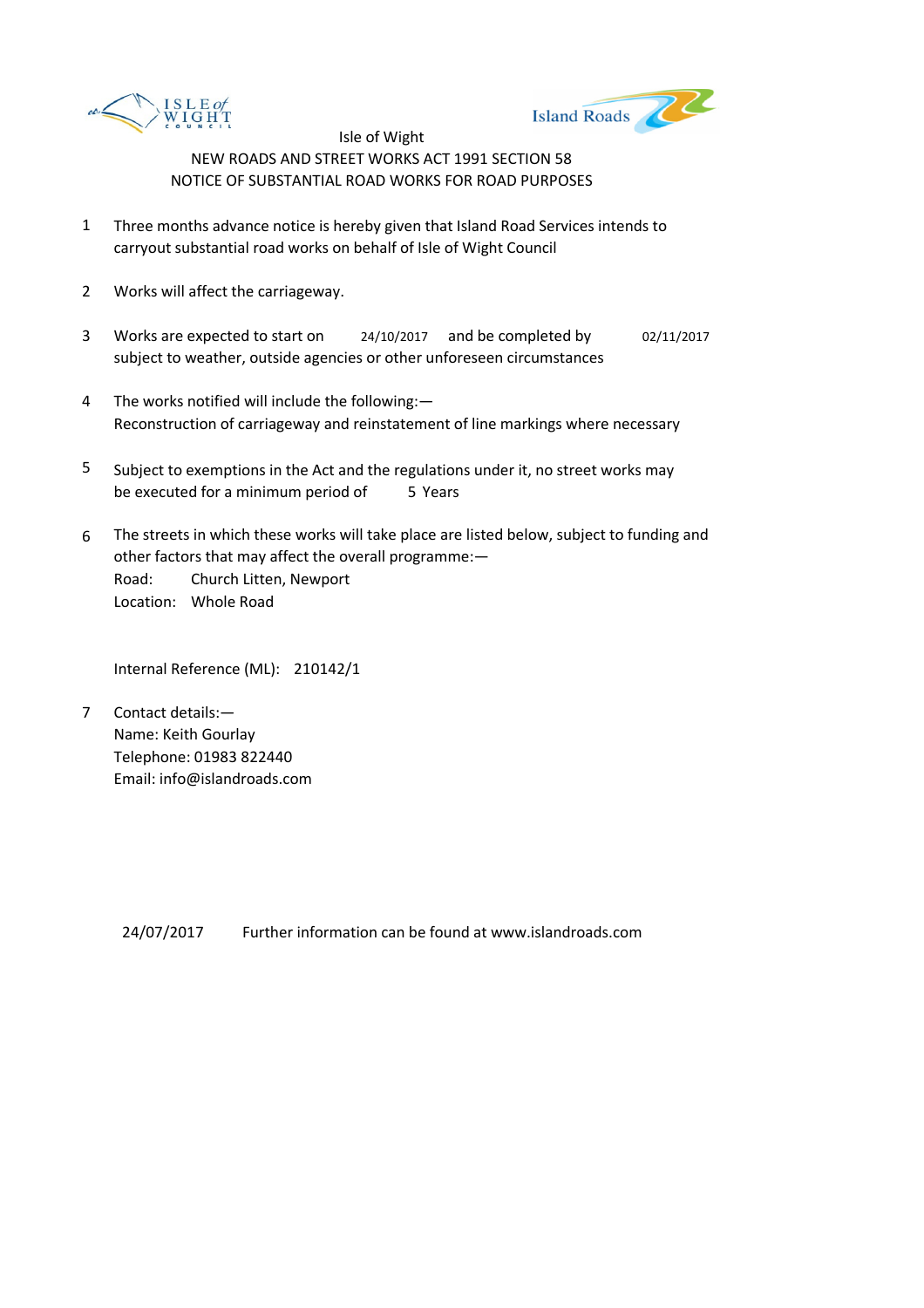



- 1 Three months advance notice is hereby given that Island Road Services intends to carryout substantial road works on behalf of Isle of Wight Council
- 2 Works will affect the carriageway.
- 3 Works are expected to start on <br>24/10/2017 and be completed by 02/11/2017 subject to weather, outside agencies or other unforeseen circumstances
- 4 The works notified will include the following:— Reconstruction of carriageway and reinstatement of line markings where necessary
- 5 be executed for a minimum period of 5 Years Subject to exemptions in the Act and the regulations under it, no street works may
- 6 Road: Racecourse Roundabout Location: Roundabout The streets in which these works will take place are listed below, subject to funding and other factors that may affect the overall programme:—

Internal Reference (ML): 210057/3

7 Contact details:— Name: Keith Gourlay Telephone: 01983 822440 Email: info@islandroads.com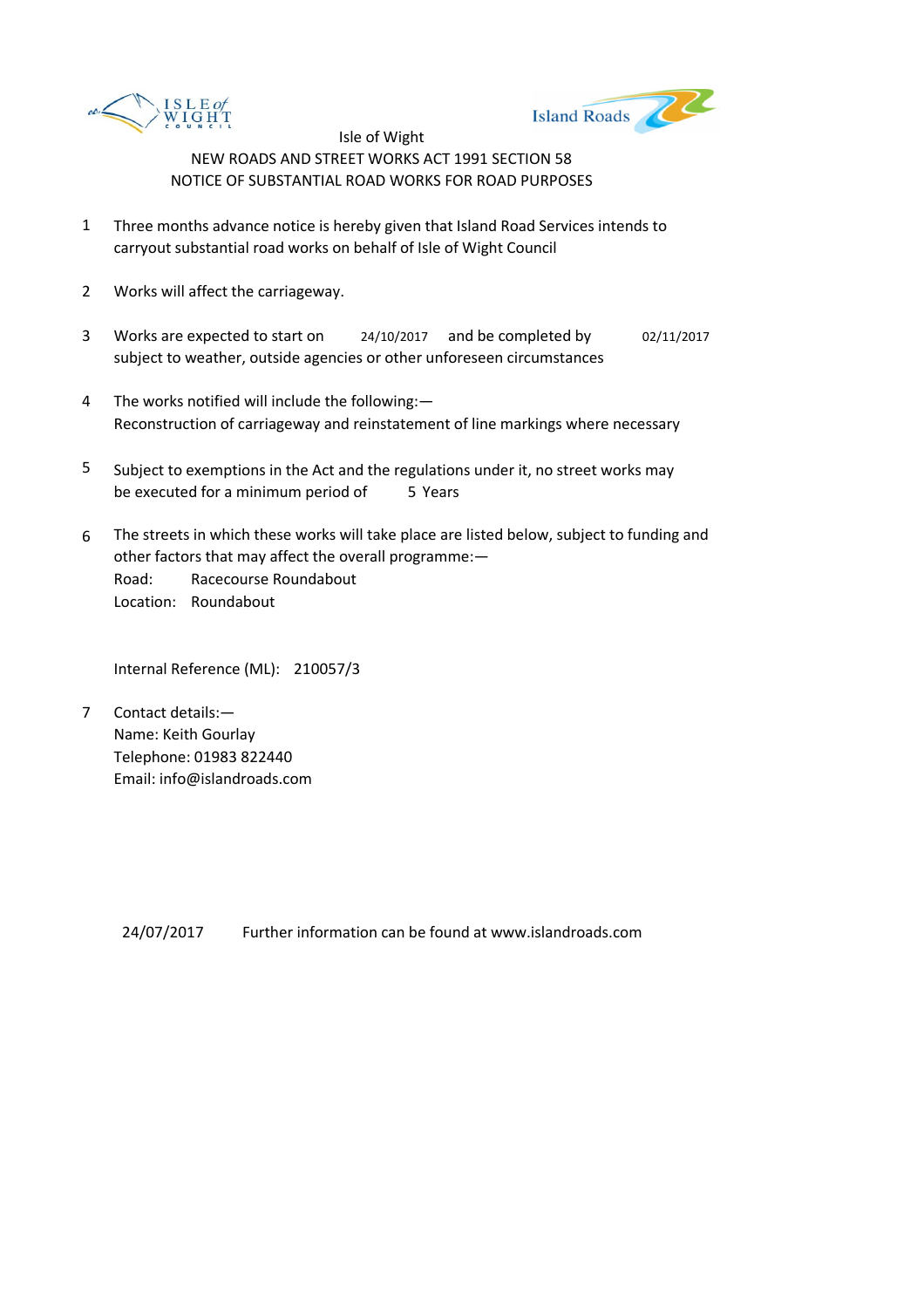



- 1 Three months advance notice is hereby given that Island Road Services intends to carryout substantial road works on behalf of Isle of Wight Council
- 2 Works will affect the carriageway.
- 3 Works are expected to start on <br>24/10/2017 and be completed by 02/11/2017 subject to weather, outside agencies or other unforeseen circumstances
- 4 The works notified will include the following:— Reconstruction of carriageway and reinstatement of line markings where necessary
- 5 be executed for a minimum period of 5 Years Subject to exemptions in the Act and the regulations under it, no street works may
- 6 Road: Gordon Road, Cowes Location: From Mill Hill Road Junction to St Marys Road Junction The streets in which these works will take place are listed below, subject to funding and other factors that may affect the overall programme:—

Internal Reference (ML): 140207/1

7 Contact details:— Name: Keith Gourlay Telephone: 01983 822440 Email: info@islandroads.com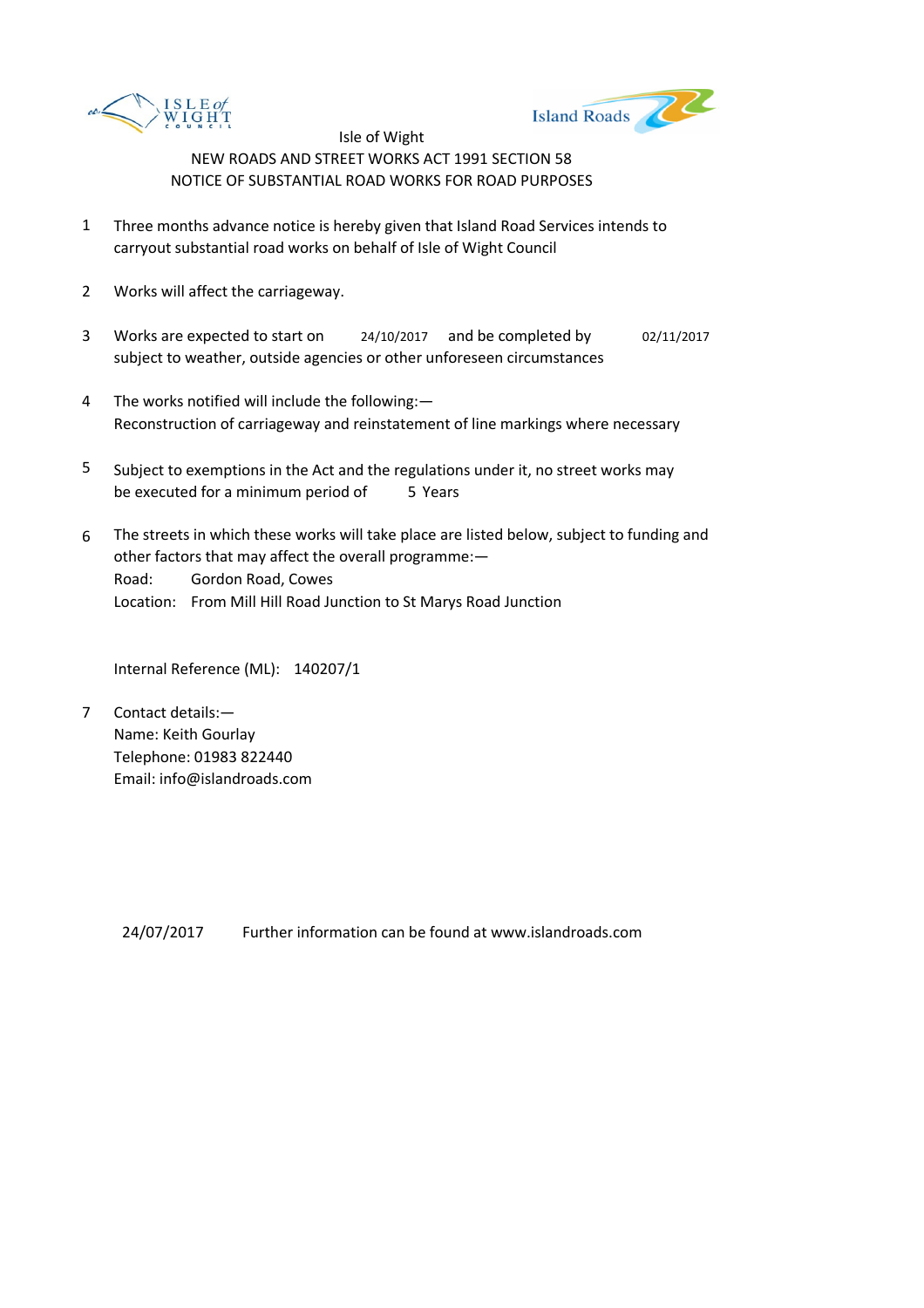



- 1 Three months advance notice is hereby given that Island Road Services intends to carryout substantial road works on behalf of Isle of Wight Council
- 2 Works will affect the carriageway.
- 3 Works are expected to start on <br>24/10/2017 and be completed by 02/11/2017 subject to weather, outside agencies or other unforeseen circumstances
- 4 The works notified will include the following:— Reconstruction of carriageway and reinstatement of line markings where necessary
- 5 be executed for a minimum period of 5 Years Subject to exemptions in the Act and the regulations under it, no street works may
- 6 Road: Denmark Road, Cowes Location: Whole Road The streets in which these works will take place are listed below, subject to funding and other factors that may affect the overall programme:—

Internal Reference (ML): 140205/1

7 Contact details:— Name: Keith Gourlay Telephone: 01983 822440 Email: info@islandroads.com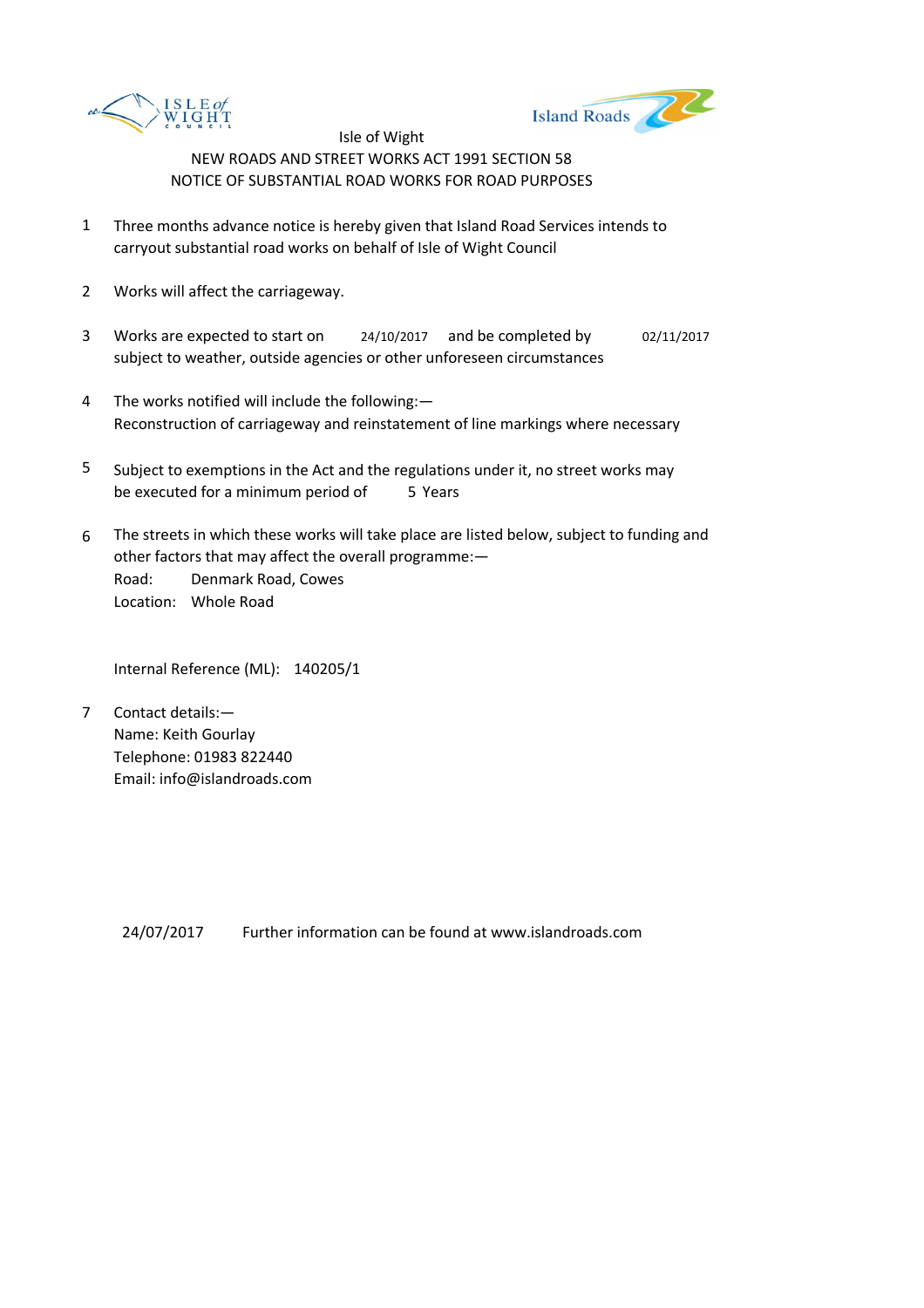



- 1 Three months advance notice is hereby given that Island Road Services intends to carryout substantial road works on behalf of Isle of Wight Council
- 2 Works will affect the carriageway.
- 3 Works are expected to start on <br>24/10/2017 and be completed by 02/11/2017 subject to weather, outside agencies or other unforeseen circumstances
- 4 The works notified will include the following:— Reconstruction of carriageway and reinstatement of line markings where necessary
- 5 be executed for a minimum period of 5 Years Subject to exemptions in the Act and the regulations under it, no street works may
- 6 Road: York Avenue, East Cowes Location: From Ferry Road Junction to Castle Street Junction The streets in which these works will take place are listed below, subject to funding and other factors that may affect the overall programme:—

Internal Reference (ML): 130025

7 Contact details:— Name: Keith Gourlay Telephone: 01983 822440 Email: info@islandroads.com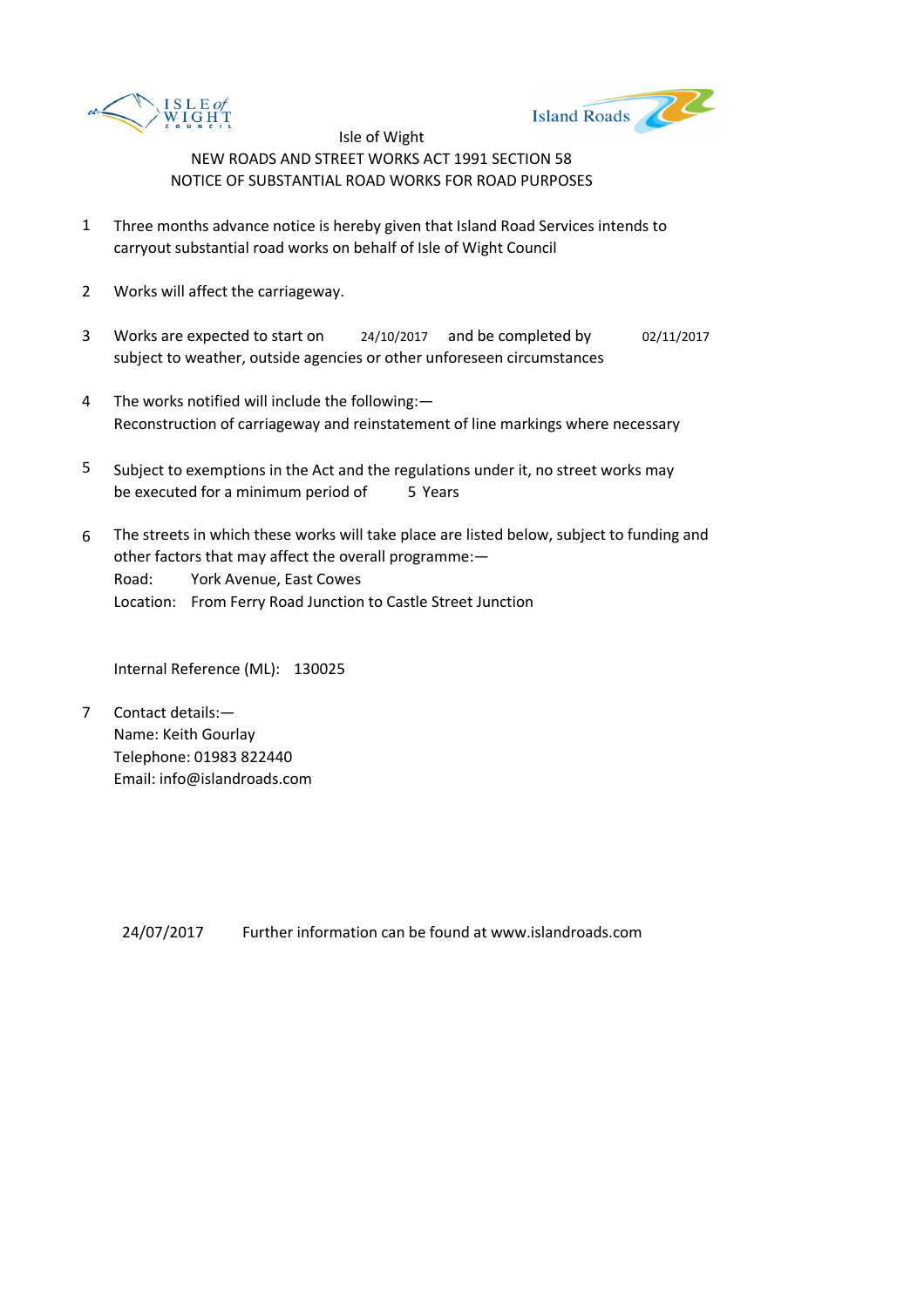



- 1 Three months advance notice is hereby given that Island Road Services intends to carryout substantial road works on behalf of Isle of Wight Council
- 2 Works will affect the carriageway.
- 3 Works are expected to start on <br>24/10/2017 and be completed by 02/11/2017 subject to weather, outside agencies or other unforeseen circumstances
- 4 The works notified will include the following:— Reconstruction of carriageway and reinstatement of line markings where necessary
- 5 be executed for a minimum period of 5 Years Subject to exemptions in the Act and the regulations under it, no street works may
- 6 Road: York Avenue, East Cowes Location: From 62m west of Connaught Road Junction to Well Road Junction The streets in which these works will take place are listed below, subject to funding and other factors that may affect the overall programme:—

Internal Reference (ML): 110023

7 Contact details:— Name: Keith Gourlay Telephone: 01983 822440 Email: info@islandroads.com